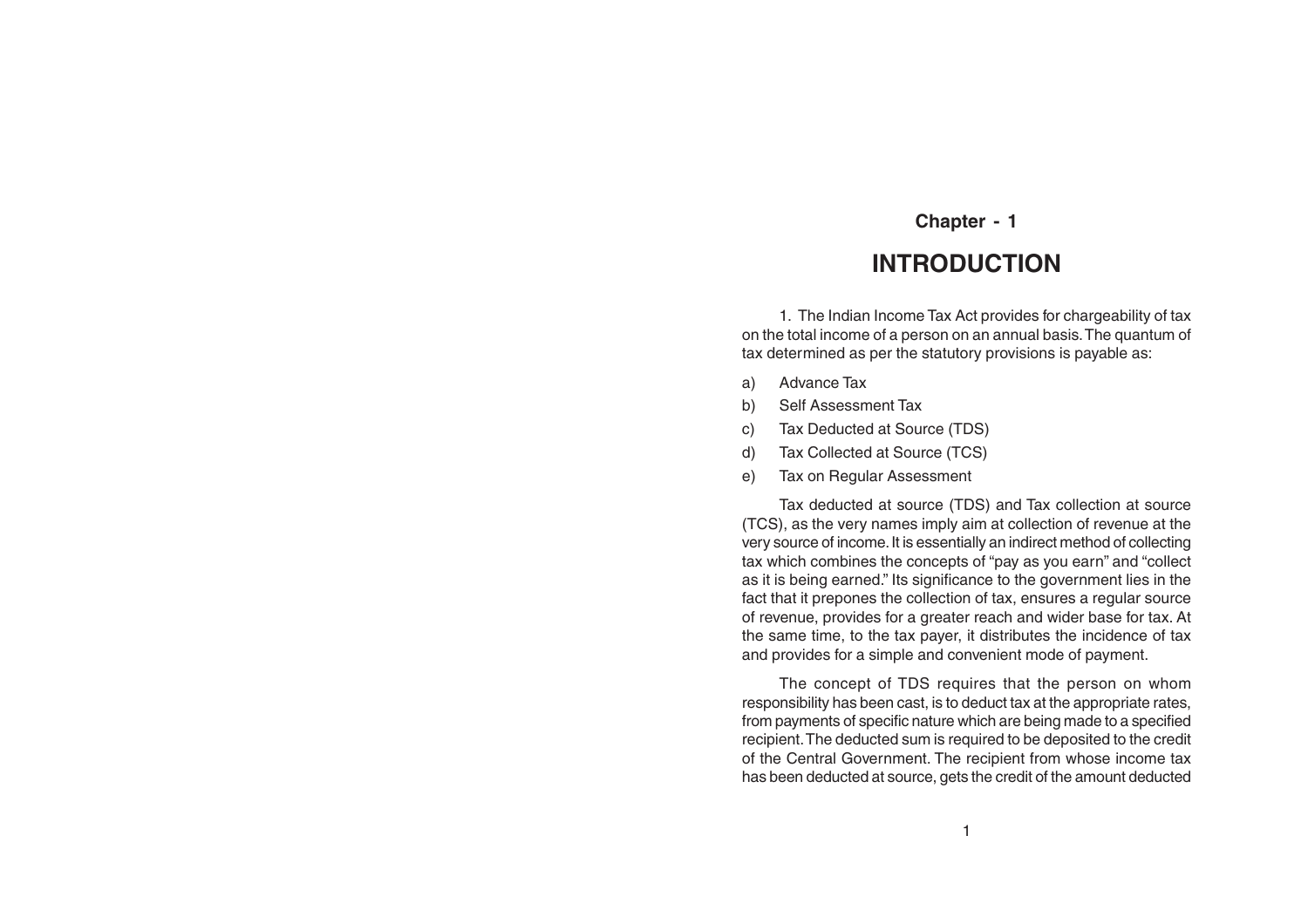in his personal assessment on the basis of the certificate issued by the deductor.

While the statute provides for deduction of tax at source on a variety of payments of different nature, in this booklet, an attempt is being made to discuss various provisions of TDS on payments of nature other than salaries and of Tax collection at source.<br> **Chapter - 2** 

# **PAYMENTS SUBJECT TO T.D.S.**

The statutory provision regarding deduction of tax at source is dealt in Chapter XVII of the Income-tax Act, 1961 which gives the details of the relevant provision of TDS, the rates and also the exemptions where no tax is to be deducted.

The following items of payment are subject to tax deduction at source:-

- i) Interest on securities (S.193),
- ii) Dividends (S.194),
- iii) Interest other than interest on securities (S.194A),
- iv) Winnings from lottery or crossword puzzles (S.194B),
- v) Winnings from horse race (S.194BB),
- vi) Payments to contractors and sub-contractors (S.194C),
- vii) Insurance Commission (S.194D),
- viii) Payments to non-resident sportsmen or sports associations (S.194E),
- ix) Payments in respect of deposits under National Savings Scheme etc. (S.194EE),
- x) Payments on account of repurchase of units by a Mutual Fund or Unit trust of India (S.194F),
- xi) Commission etc. On sale of lottery tickets (S.194G),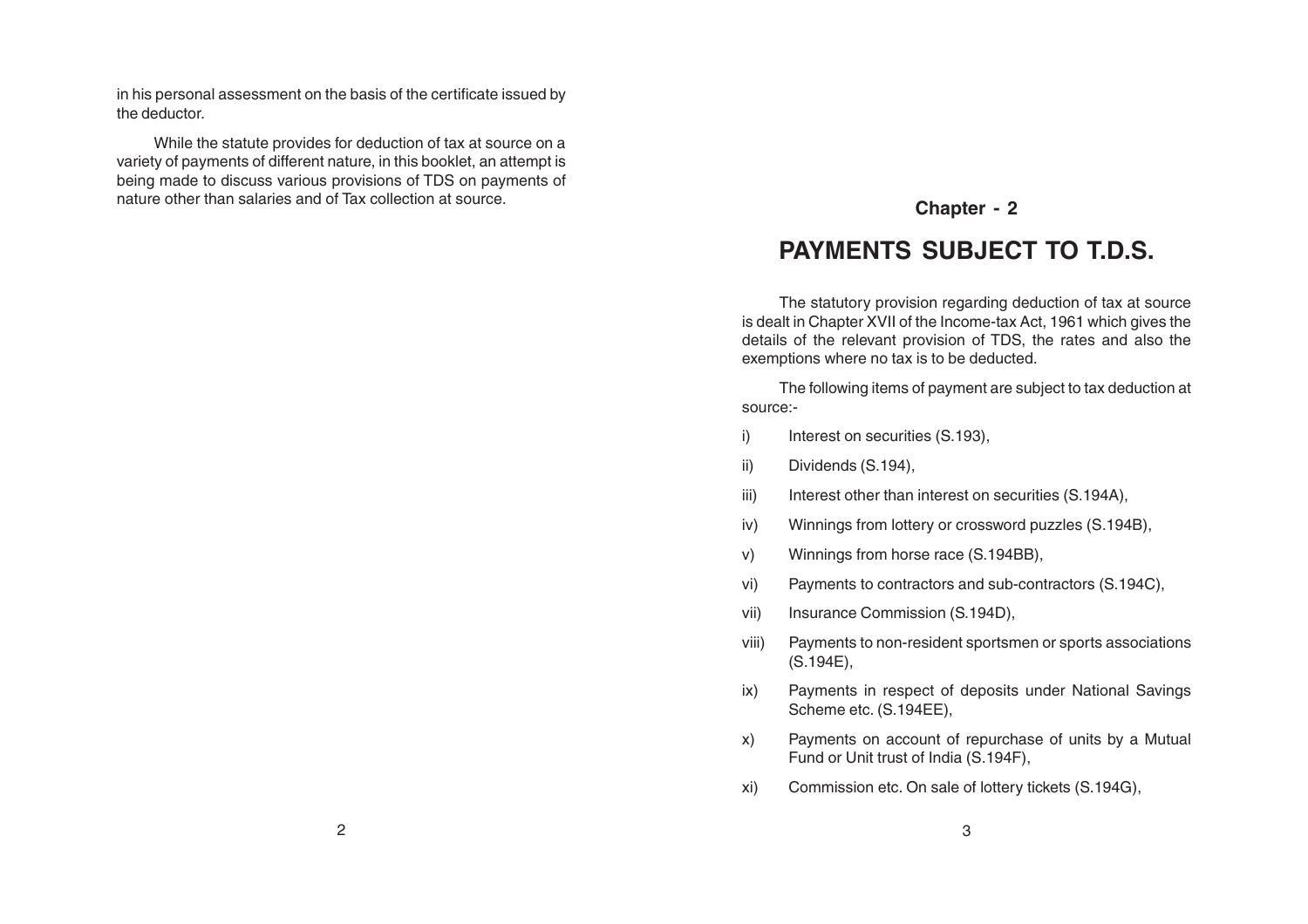- xii) Commission or brokerage, etc. (S.194H),
- xiii) Rent (S.194-I),
- xiv) Fees for professional or technical services (S.194J),
- xv) Payment of Compensation on acquisition of certain immovable property (S.194LA),
- xvi) Other sums, for example, payment to a non-resident (not being a company) or a foreign company, of any interest (not being interest on securities) or any other sum subject to Incometax (non-salary)(S.195),
- xvii) Income payable "net of tax" i.e. Where, under an agreement or arrangement the income-tax is borne by the person by whom the income is payable to assessee. This amount of income-tax would be added to the income of the assessee and the Income-tax would be deducted on that amount also (S.195A),
- xviii) Income in respect of units, as referred in Section 115AB, payable to an Offshore Fund (S.196B),
- xix) Income from foreign currency bonds or shares of Indian company, referred to in Section 115 AC. (Sec.196C),
- xx) Income of Foreign Institutional Investors from securities referred to in Section 115AD. However, if capital gain arises from transfer of securities referred to in Section 115AD, no tax is deductible on payment to a Foreign Institutional Investor (S.196D),
- xxi) Section 206C prescribes collection of tax at source on specified items.

# **TDS PROVISIONS APPLICABLE TO NON-SALARY INCOME SECTION-WISE LIST**

A very brief description of the various categories of payments(other than salaries) and the relevant sections are being given below, while detailed discussion on the issues of TDS and TCS are included in the subsequent chapters.

- **Section 193 - TDS from interest on securities.** The Exempted securities are listed in the relevant Section. Deduction is to be done as per rates in force.
- **Section 194 TDS from Dividend**. Certain exemptions exist as are provided for in the Section where the aggregate of Dividend during the financial year does not exceed Rs.2500/- Deduction is to be made as per the rates in force.
- **Section 194A TDS from Interest other than interest on securities** TDS is to be done on Interest exceeding Rs.5000/-. W.e,f. 01.06.2007, in respect of deposit with a banking company or a co-operative society carrying on banking business, TDS is to be made if the interest exceeds Rs.10,000/-.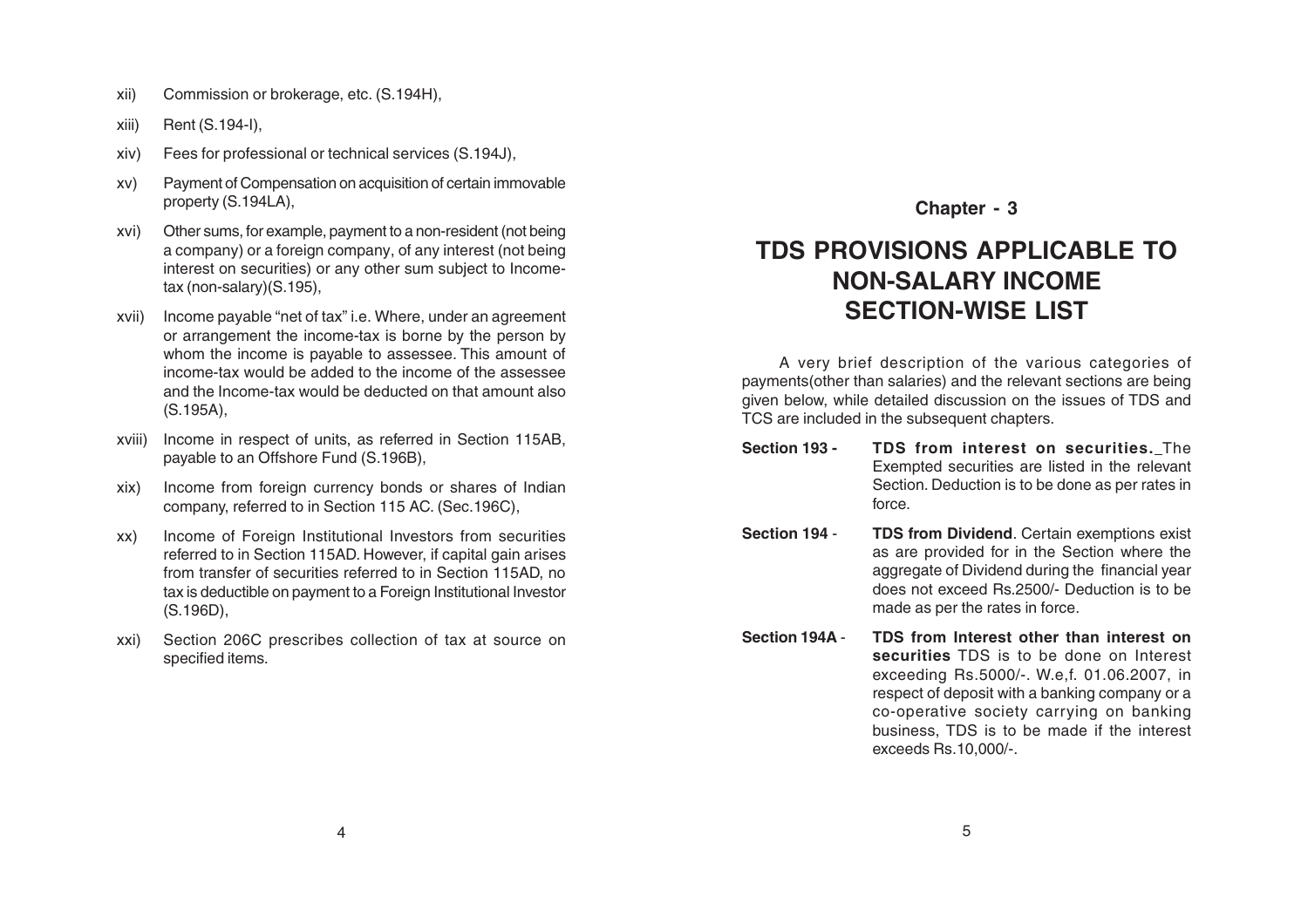Exempted categories are listed in the section. Deduction are to be done as per rates in force.

- **Section 194B TDS from winnings from lotteries or crossword puzzles or card game & other game of any sort**. TDS is to be done on payment of an amount exceeding Rs.5000/-. TDS is deductible on prize in kind also (w.e.f.1.6.1997). In cases where the winnings are wholly in kind or where they are partly in cash and partly in kind but the part in cash is not sufficient to meet the liability for tax deduction in respect of the whole of the winnings, the person responsible for paying shall, before releasing the winnings either in cash or in kind, ensure that tax has been paid in respect of the winnings.
- **Section 194BB - Winnings from horse races exceeding Rs.2500**/-
- **Section 194C Payments to contractors and subcontractors exceeding Rs.20,000/-.** For payments to contractors, the rate of TDS is one percent in case of advertising and two percent in other cases. Work includes advertising, broadcasting and telecasting including production of programmes for such purpose, carriage of goods and passengers by any mode of transport other than by railways and catering. For payments made by Contractors to sub contractors rate of TDS is one percent. The provision is not applicable in case of

payment made by individuals and HUF if the gross receipts or turnover from the business or profession does not exceed the monetary limits specified u/s 44AB clause (a) or (b).

**Section 194D** - **Insurance commission** TDS on payments above Rs.5,000/-

- **Section 194E Non-resident Sportsmen or sports associations.** TDS @ 10%.
- **Section 194EE- Payment in respect of NSS.** TDS to be done on payment above Rs.2,500/- @ 20%.
- **Section 194F Payments for repurchasing units of Mutual Fund/UTI** - @ 20%
- **Section 194G Commission etc. on sale of lottery tickets exceeding Rs.1,000/-** - @10%

**Section 194H** - **Commission, Brokerage etc.** above Rs.2,500/- @ 10% N.A. when payments are made by Indl / HUF, if their business turnover does not exceed the limits specified in section 44AB. If the payment made for personal use, no deduction.

**Section 194-I - Rental income** TDS to be done on payment exceeding Rs.1,20,000/- per annum. W.e.f. 1.4.2007, the rate of TDS is to be 10% where plant or machinery is rented out, 15% in case of land or building and 20% where the payee is not an individual or HUF.

- **Section 194J Payment to resident of fees for professional or technical services** exceeding Rs.20,000/-. Deduction at the rate of 10% . Not applicable, if payer is individual or HUF and if the business turnover does not exceed the limits mentioned in Section 44AB clause (a) or (b) Not applicable when payment made or credited before 1st July,1995.
- **Section194 LA-** Deduction of tax is to be done @ 10% from **payment to resident of compensation/ consideration on account of compulsory acquisition under any law of any immovable property** (other than agricultural land) No deduction if payment is less than Rs.1 lakh during the financial year.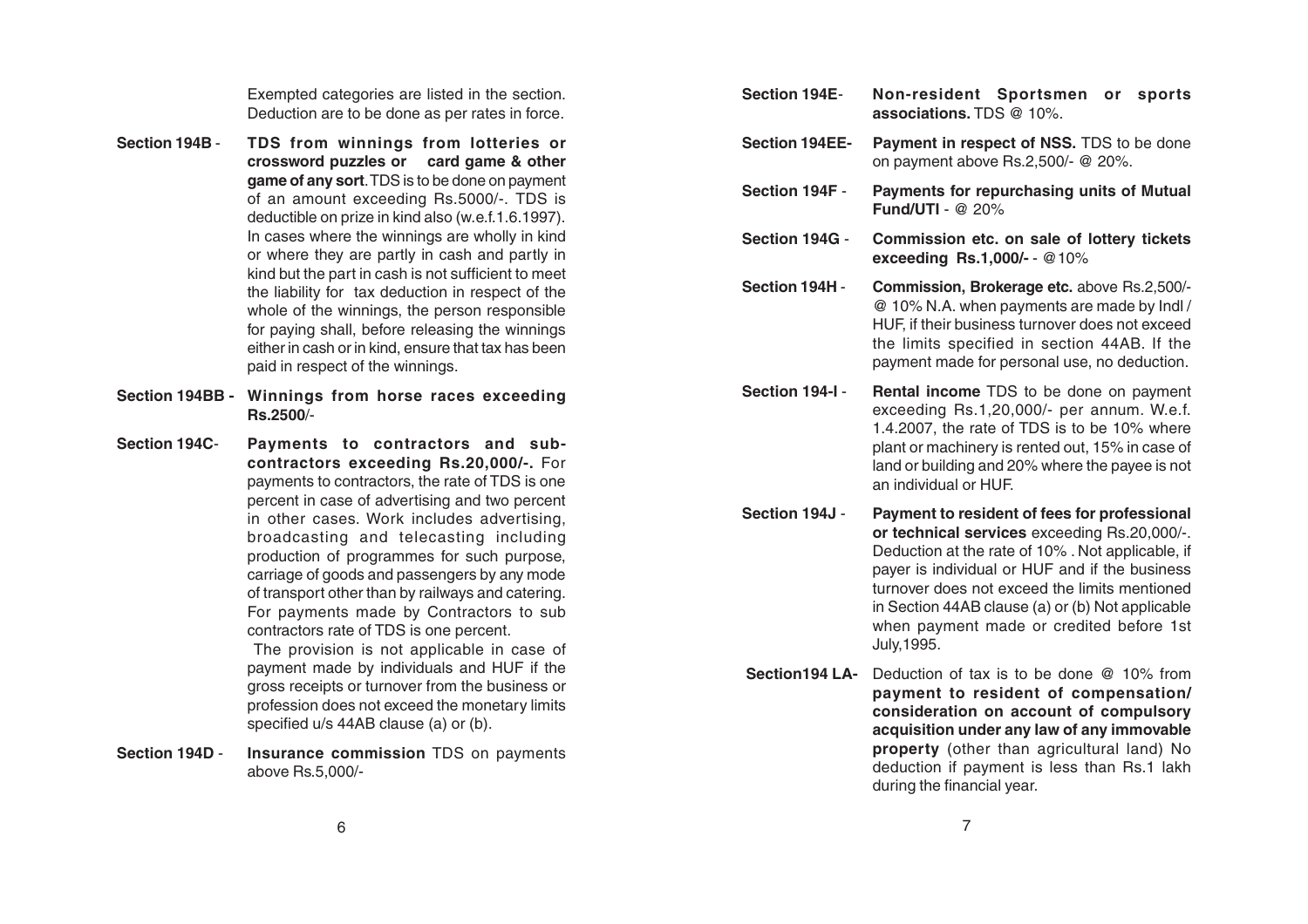- **Section 195** Payments to **Non-Resident** (Non-company) or to a **foreign Company of interest** (other than interest on security) or any other sum (other than salary). Deduction is to be done as per rates in force.
- **Section 196B**  Units referred to in Section 115AB (Units of mutual fund/UTI owned by Off shore Fund) - 10% : includes long-term capital gain on transfer.
- **Section 196C -** Interest or dividend payable for bonds and shares referred to in Section 115AC (foreign currency bonds or shares) and long-term capital gains. Deduction @ 10% "bonds and shares" substituted by words "Bonds or GDR" with effect from 1st April 2002. No deduction shall be made in respect of any dividends referred in Sec.115-O.
- **Section 196D** Income in respect of securities referred under section 115AD(1)(a) held by FII's. Deduction at the rate of 20%. No deduction shall be made in respect of any dividends referred in Sec.115-O.

No TDS on capital gains.

- **Section 197 -** Non-deduction or deduction at a lower rate in regard to Section 192, 193, 194, 194A, 194C, 194D, 194G, 194H, 194-I, 194J, 194K, 194LA and 195.- Application to be filed before Assessing Officer in prescribed form. See Rule 28(1) and 28 AA.
- **Section 197A** Non-deduction u/s 194 or 194FF on declaration furnished by a resident individual to the person responsible for deduction in prescribed form.
- **197A(1A)** Non-deduction on application made by the person to the person responsible for deduction in prescribed form in respect of Sections 193, 194A or 194K.
- **Section 197A(1B)** The provisions of this Sec. shall not apply if the gross income credited or paid exceeds the maximum amount which is not chargeable to income tax.
- **Section 197A(1C)** No deduction of tax from a resident individual who is 65 years or more during the previous year if such individual furnishes a declaration in writing to the effect that tax on his estimated total income will be nil.
- **Section 198 TDS** is also income received except taxes paid u/s. 192(1A).
- Note : Surcharge as applicable in all the above sections.
- **Section 206C** The statute provides that the tax is to be collected by the seller of the commodities specified at the time of receipt of the sale proceeds either in cash or by cheque or draft or by any other mode or at the time of debit of such amount to the account of the buyer whichever is earlier. The provisions of TCS apply to business of :
	- i) Alcoholic liquor for human consumption
	- ii) Tendu leaves,
	- iii) Timber obtained under a forest lease,
	- iv) Timber obtained by any mode other than under a forest lease,
	- v) any other forest produce not being timber or tendu leaves.
	- vi) Scrap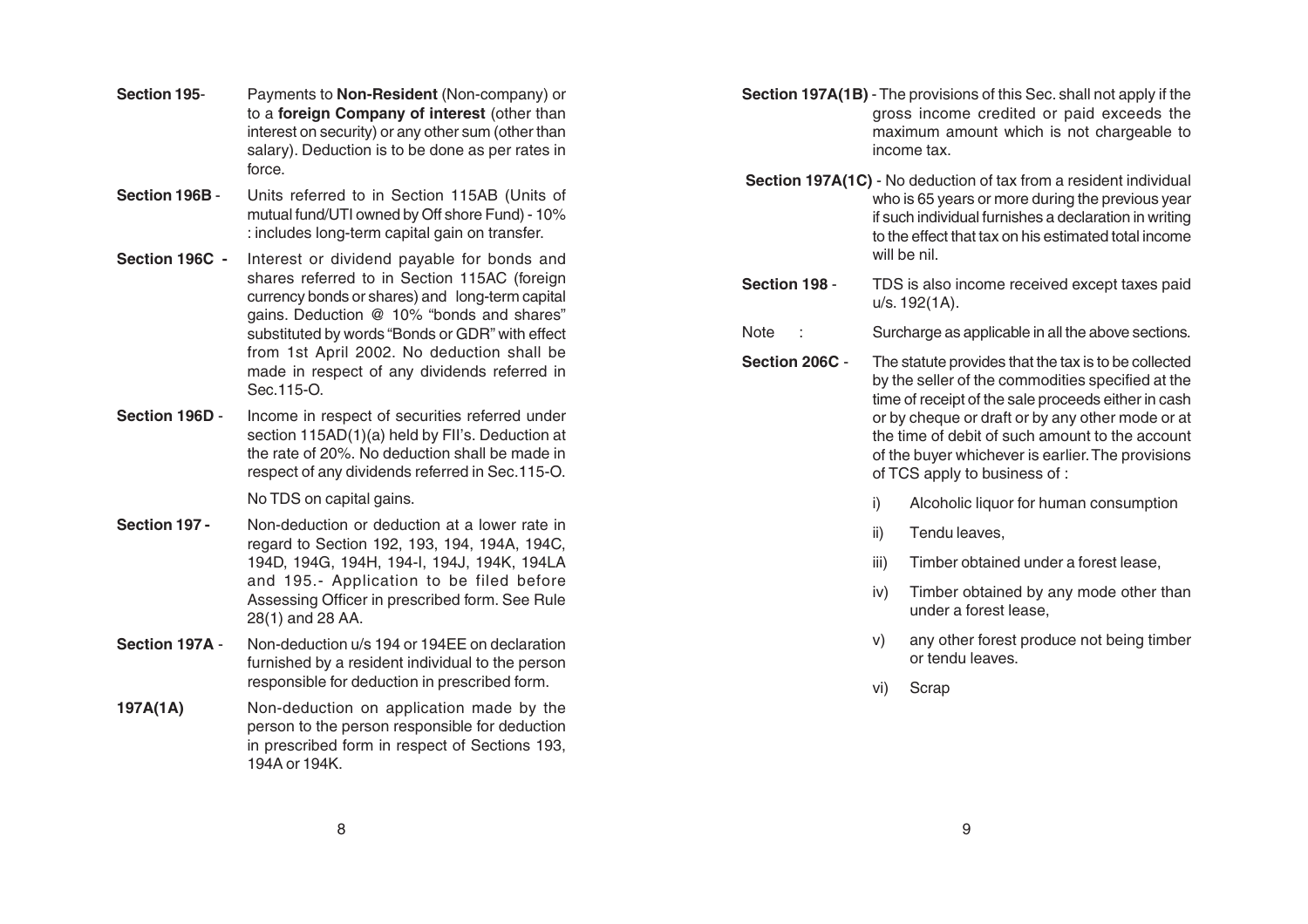# **PROVISIONS ENJOINING DEDUCTION OF TAX AT SOURCE**

#### **4.1 Interest on securities**

Where any payment is made in the nature of "Interest on Securities," the person responsible for making such payment of income or credit has to make deduction of tax at source before making such payment or crediting to the account of the payee. The deduction is to be done as per rates in force on the amount of interest payable. (**Sec.193** of I. T. Act, 1961) However payments from certain categories of bonds, debentures etc. is exempt from TDS. These include :.

- i) National Defence Bonds 1972 (4.1/4%), ia) National Defence Loan 1968, or National Defence Loan 1972 (4.3/4%), ib) National Development Bonds,
- ii) 7 year (IV Issue) National Savings Certificates,
- iii) Any interest payable on debentures issued by any institution or authority or any Public Sector Company or any Co-operative socieity, including a Co-operative Land Mortgage Bank or Cooperative Land Development Bank, as may be notified by Central Government in Gazette,
- iv) Gold Bonds, 1977 (6.1/2%), Gold Bonds 1980 (7%),
- v) Interest on any Security of Central Government or State Government,(However w.e.f. 1.6.07 exemption will not be available if interest payment exceeds rupees ten thousand during the F.Y. on 8% savings(Taxable) Bonds 2003.
- vi) Any interest payable to an individual, resident of India, on debentures issued by a Public Limited Company where the debentures are listed in a recognised stock exchange, if the interest is paid by an account payee cheque and its amount does not exceed Rs. 2500/- during the financial year,
- vii) Any interest payable to LIC,
- viii) Any interest payable to GIC or any of its four companies,
- (ix) Any interest payable on any security issued by a company, where the security is in dematerialized form and is listed in recognized stock exchange in India(Inserted by Finance Act 2008).
- x) Any interest payable to any insurer in respect of any securities owned by it or in which it has full beneficial interest.

No TDS to be made from any Regimental Fund or non-public fund established by any Armed forces since income of these organizations is exempt u/s 10(23AA).

**4.2 Dividend income(Sec. 194)** - where any amount is payable in the nature of "Dividends" by an Indian Company or a Company that has made arrangement for declaration and payment of dividend within India (including dividend on preference shares ). The deduction has to be done of tax at source on such payments as per rates in force before the payment is made in cash or issue of cheque or dividend warrant or before making any distribution or payment to the share holder of any dividend u/s 2(22). Sec. 2(22) defines dividends as including inter alia distribution by a company to its share-holder of various sums like accumulated profits (whether Capitalized or not) by releasing all or part of company's assets or debentures, debenture stock, deposit certificates, or bonus shares to preference share-holders to the extent of accumulated profits, or payments by a Private Limited Company of any advance or loan to a share-holder being beneficial owner holding not less than 10% of voting power, or loan or advance to a concern in which such shareholder is a member or partner with substantial interest or payment by company on behalf of or, for benefit of such share-holder, to the extent of accumulated profits.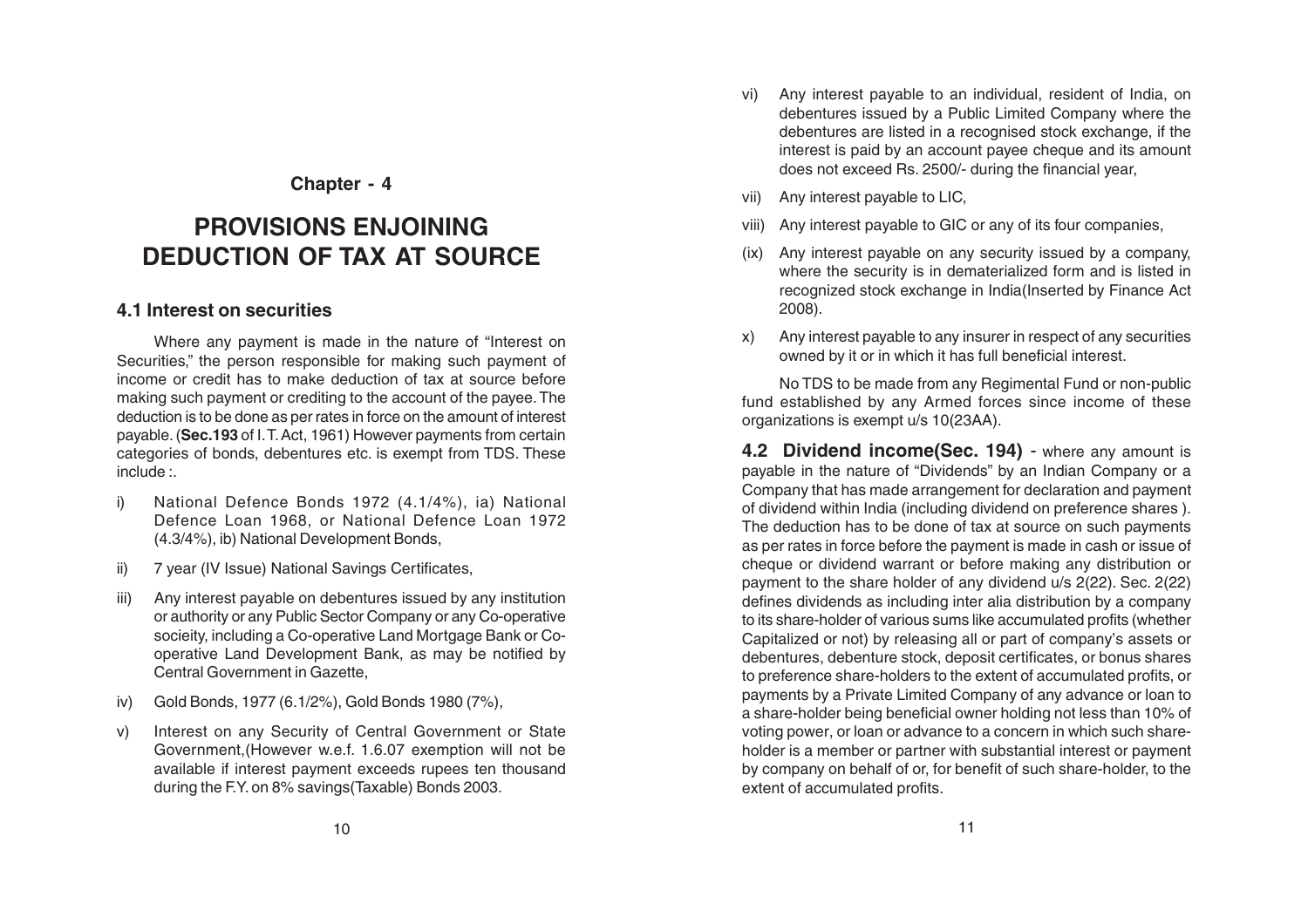**Exemption** (a) -Exemption from T.D.S. is granted in case of a shareholder who is an individual and the company pays dividend of Rs.2500/- or less in one financial year and it is paid by account payee cheque (Rule 28). (b) Further If the Assessing Officer gives a certificate in writing that total income of the share-holder is below taxable limit then the person paying the dividend to share holder is not to deduct tax at source (Rule 28 and Rule 29). (c) Further no TDS to be done in respect of dividends referred to in Section 115-O.

#### **4.3 Interest Income other than interest on securities-**

The 'Interest' other than 'Interest on Securities' is subject to tax deduction at source as per rates in force under Section 194A. However an individual or Hindu Undivided family is not obliged to deduct tax at source. But w.e.f. 1.6.2002, an HUF or an individual whose total sales, gross receipts or turnover from the business or profession ,carried on by him exceeded monetary limit specified in clause (a) or clause (b) of section 44AB(Rs. 40 lakh), are also liable to deduct tax under this Sections. However, any other person (i.e company,firm,Association of persons, Trust etc.) who is responsible for paying Interest (other than 'Interest on Securities') is responsible for deduction of tax at source. This tax is to be deducted, as usual, at the time of credit of interest to the account of payee (i.e. Assessee) or actual payment in cash or by issue of cheque, draft, or any other mode of payment, whichever is earlier. Even if the amount of interest is credited to any account whether called "interest payable account" or "Suspense Account", or by any other name, in the books of the person who is paying such income(i.e. "Payer" of the interest), these provisions of Section 194A will apply.

#### **Exemption - Exemption from this section is allowed:**

- i) if interest, or aggregate of interest during the financial year, does not exceed Rs.5000/-. However where the payer is a banking company, a cooperative society engaged in the business of banking or a post office the exemption limit shall be Rs. 10,000 (applicable w.e.f. 1.6.2007).
- ii) Such interest income is credited or is paid to a banking company

or co-operative Society engaged in banking, or a Financial Corporation or, LIC, or UTI, or company or cooperative society carrying on insurance business, or any other institution, association or body notified by the Central Government for reasons recorded in writing.

- iii) The interest is paid, or credited by, the firm to its partner's account.
- iv) Interest income credited, or paid, by co-operative society to its members account, or to another co-operative society.
- v) Interest income on deposits under any scheme framed and notified in Gazette by Central Government.
- vi) Income credited or paid in respect of deposits other than time deposits, such time deposits made on or after 1-7-1995, with banking company including any bank nor banking institution referred to in Section 51 of the Banking Regulation Act,1949.
- vii) Any interest credited or paid by the Central Government under the Income-tax Act or other allied Acts like Wealth-Tax, Estate-Duty,Super Profits Tax, Companies (Profits) Sur-tax or Interest Tax Act.
- viii) Interest earned on deposits with;
	- a primary agricultural credit society.
	- a primary credit society.
	- a Co-operative land mortgage bank.
	- a Co-operative land development bank
	- a Co-operative society engaged in banking business (other than time deposits on or after 1-7-1995),
- ix) Income credited or paid by way of interest on compensation awarded by the Motor Accidents Claims Tribunal. However, the aggregate amount of income paid/credited should not exceed fifty thousand rupees.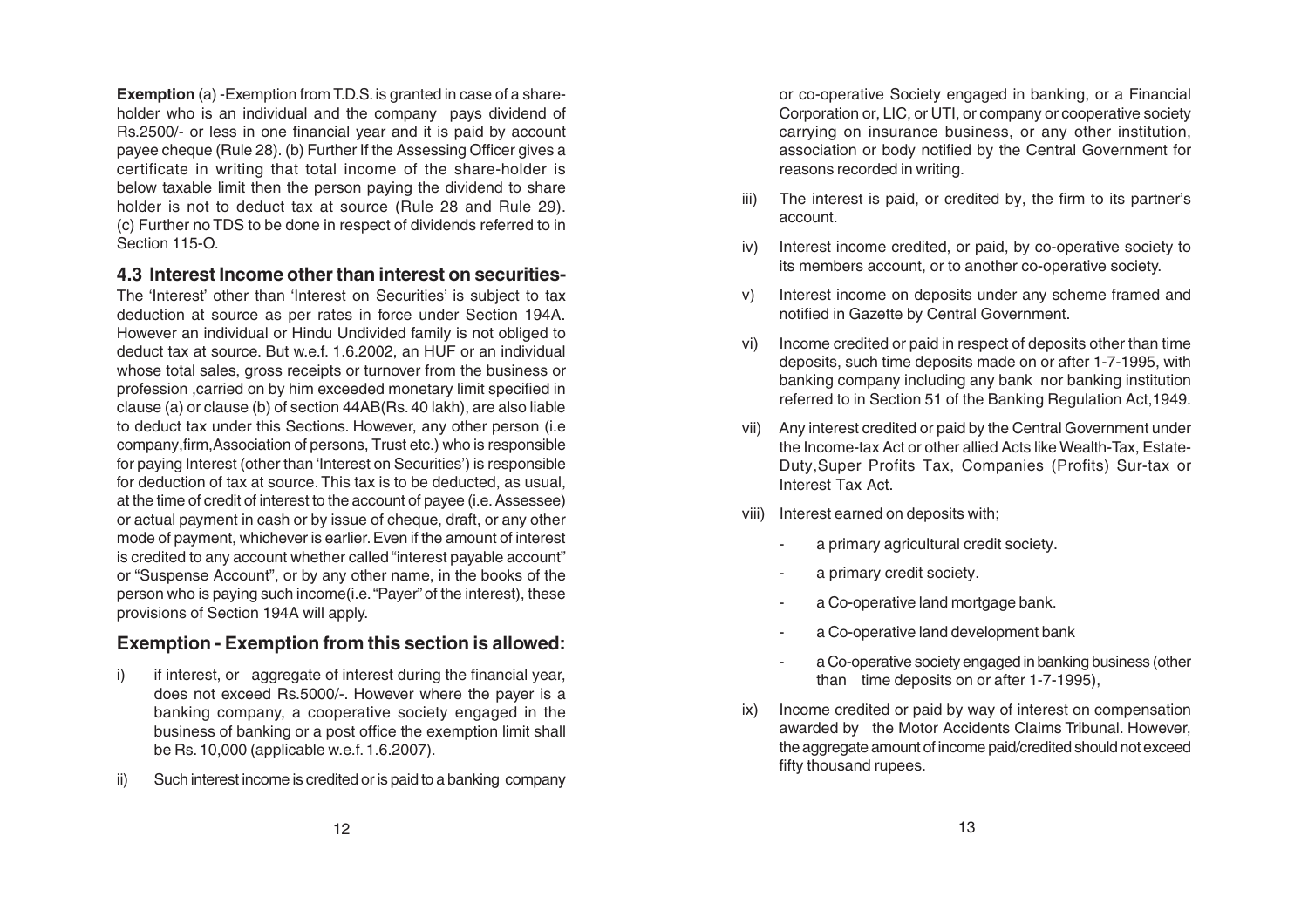x) Income paid/payable by infrastructure capital company /fund or public sector company in relation to zero coupon bond issued after1.6.05.

**4.4 Lotteries etc. -** Under Section 194B, winnings from lottery or crossword puzzle or card game and other game of any sort exceeding Rs. 5000/- are also subject to deduction of tax at source, as per rates in force .

In cases where the winnings are wholly in kind or where they are partly in cash and partly in kind but the part in cash is not sufficient to meet the tax liability for tax deduction in respect of the whole of the winning, the person responsible for paying shall, before releasing the winning either in cash or in kind, ensure that tax is paid in respect of the winnings.

**4.5 Horse Races -** Section **194BB** enjoins any person, who is a bookmaker, or a licensee for horse racing in a race course, or arranger for wagering or betting in any race course, and is responsible for paying to any person the winning from such horse race, to deduct income-tax at source. The deduction is to be done as per rates in force. The only exemption is for winnings of Rs.2500/or below.

**4.6 Contractor -** Section **194C** applies to a person who is responsible for "paying any sum to a contractor or sub-contractor". Such contractor or sub-contractor should be a resident.

Definition of residence is given in Section 6 of the Income-tax Act. It applies to an individual who is in India for 182 days or more in a financial year or has been in India for more than 365 days in the last 4 years and for 60 days in the year under consideration. The HUF, Firm and an AOP is resident in India in any previous year unless the control and management of its affairs is situated wholly outside India. A company is a resident if it is an Indian company or the control and management is wholly situated in India. A person is termed as contractor if he is carrying out any work including supply of labour for carrying out any work, in pursuance of a contract with Central Government/ State Government/ Local Authority/ Corporation/

Company /any authority in India engaged in housing or co-operative society /trust / University or any firm etc. 'Work' includes advertising, broadcasting and telecasting and production of programmes in such connection, carriage of goods and passengers by any mode other than by railway, and catering. These are the persons who are enjoined to deduct tax at source at the time of credit of any sum to the account of contractor or at the time of payment either in cash or by cheque or draft or any other mode. **The deduction is to be made @ 2% of the total payment**. In case of advertising, the contract rate of TDS is 1%.

A contractor who is a resident and is not an individual/HUF and makes payments to a sub-contractor who is also a resident and engaged in carrying out or supplying labour for carrying out, whole or part of the work undertaken by the contractor, **is also liable to deduct tax at source from the payments or credits of the payment to such sub-contractor @1%**. An individual or an HUF whose total sales/gross receipts/turnover from business and profession carried on by him exceeded the monetary limits specified under clause (a) or (b) of section 44AB is liable to deduct income-tax under this Section.

Even where the credit is made in any account called "Suspense Account" or in the books of account of the person liable to pay such income, such credit will be deemed to be in the account of payee (contractor or sub-contractor as the case may be) and deduction of tax will have to be made.

**Exemption -** If the credit or the payment in pursuance of the contract does not exceed Rs.20,000/-, no deduction has to be made at source. No TDS to be done by an Individual or an HUF on a contractual payment of work which is for personal purposes of the individual or the HUF.

If the Assessing Officer is satisfied that the total income of the contractor or the sub-contractor justifies deduction at lower rate or justifies no deduction of income-tax, then on an application to be filed by the contractor or sub-contractor in this behalf, the Assessing Officer can give such certificate as may be appropriate i.e. Deduction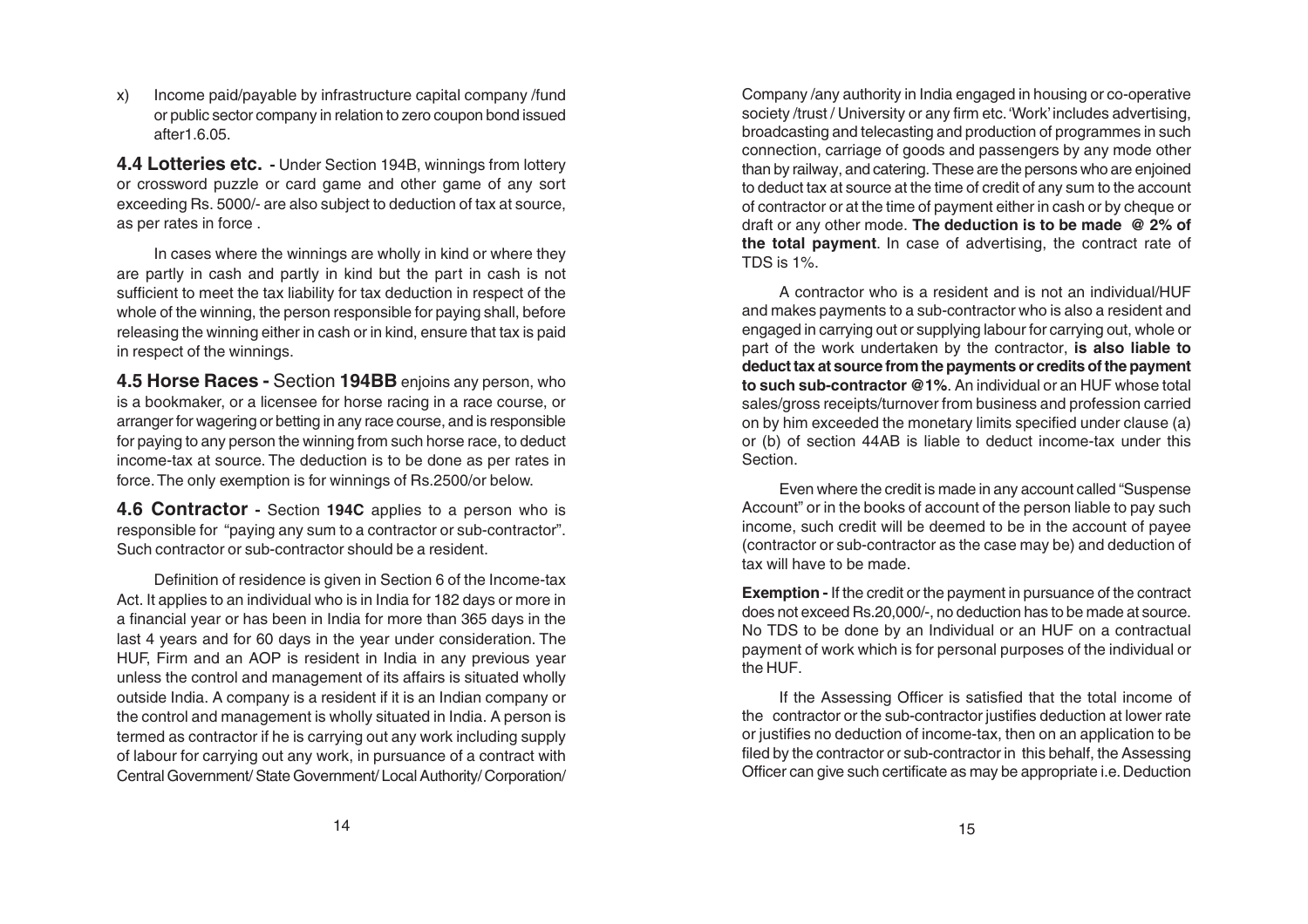at a lower rate or no deduction at all. Hence, when such a certificate is produced before the person responsible for payment he will deduct tax at the specified rate, or will not deduct any tax, as the case may be.

#### **4.7 Insurance Commission (Section 194D)**

Any person, who is responsible for paying to a resident any remuneration or reward, whether called commission or by any other name, for soliciting or procuring insurance business (including continuance, renewal or revival of policies of insurance), is enjoined upon to deduct tax at source at the time of credit of such income to the account of the payee or at the time of payment thereof in cash or by issue of a cheque or draft or any other mode, whichever is earlier. Deduction is to be done as per rates in force. However, if the aggregate of such account, credited or paid during one financial year is Rs.5000/ - or less, then no tax is required to be deducted at source.

#### **4.8 Payments to Non-resident sportsmen or sports associations u/s.194E**

If a payment is to be made to a non-resident sportsman (including an athlete) who is not a citizen of India or non resident sports association and the income is covered by Section 115BBA, then income-tax is to be deducted at source @ 10% of such payment. Section 115BBA applies to any tax-payer (assessee) who is not a citizen of India and who is a non-resident and income is received, or receivable, for participation in India in any game or sport or income from advertisement or income form contribution of articles in Indian Newspapers, magazines and journals or a non-resident sports association or institution which receives guarantee money for games or sports played in India.

# **4.9 Deduction of tax from payment in respect of National Savings Scheme (Sec. 194EE)**

"Sec. 194EE has been inserted with effect from 1-10-91. Where any payment is made by a person of an amount referred to in clause

(a) of sub section (2) of sec. 80CCA, then such person will deduct tax @20% there on at the time of making such payment. The amount standing to the credit of an assessee under National Saving Scheme 1987 and the interest accrued thereon is covered under this provision. However in following cases no tax is deductible:

- a) where amount so payable in a financial year is less than Rs.2500/- or
- b) where payment is made to heirs of a deceased assessee or
- c) where in case of resident individual, tax on his estimated total income of the previous year including such withdrawal would be nil and a declaration by him is furnished to that effect in form 15-G and verified in prescribed manner by the person responsible for such payment."

**4.10 Sec. 194F Payment on account of repurchase of units of mutual fund or UTI.** Deduction of tax at source is to be done on payment on account of repurchase of units by mutual fund or UTI @20% at the time of making any payment, by the person responsible for paying any amount referred to in Sec. 80 CCB to any person.

# **4.11 Sec.194G Deduction of tax from commission etc. on sale of lottery tickets.**

The person responsible for paying any income by way of commission, remuneration or Prize on lottery ticket has to deduct tax @ 10% at the time of credit to the recipient account, or at the time of payment in cash or issue of cheque/draft any other mode, whichever is earlier. However no tax is to be deducted , if the amount does not exceed Rs. 1000/-

Further assessee can make an application in Form 13 to the Assessing Officer, who shall after satisfying himself, issue a certificate that total income of the person who is or has been stocking, distributing, purchasing or selling lottery tickets justifies the deduction of tax at a lower rate or no deduction of tax at all.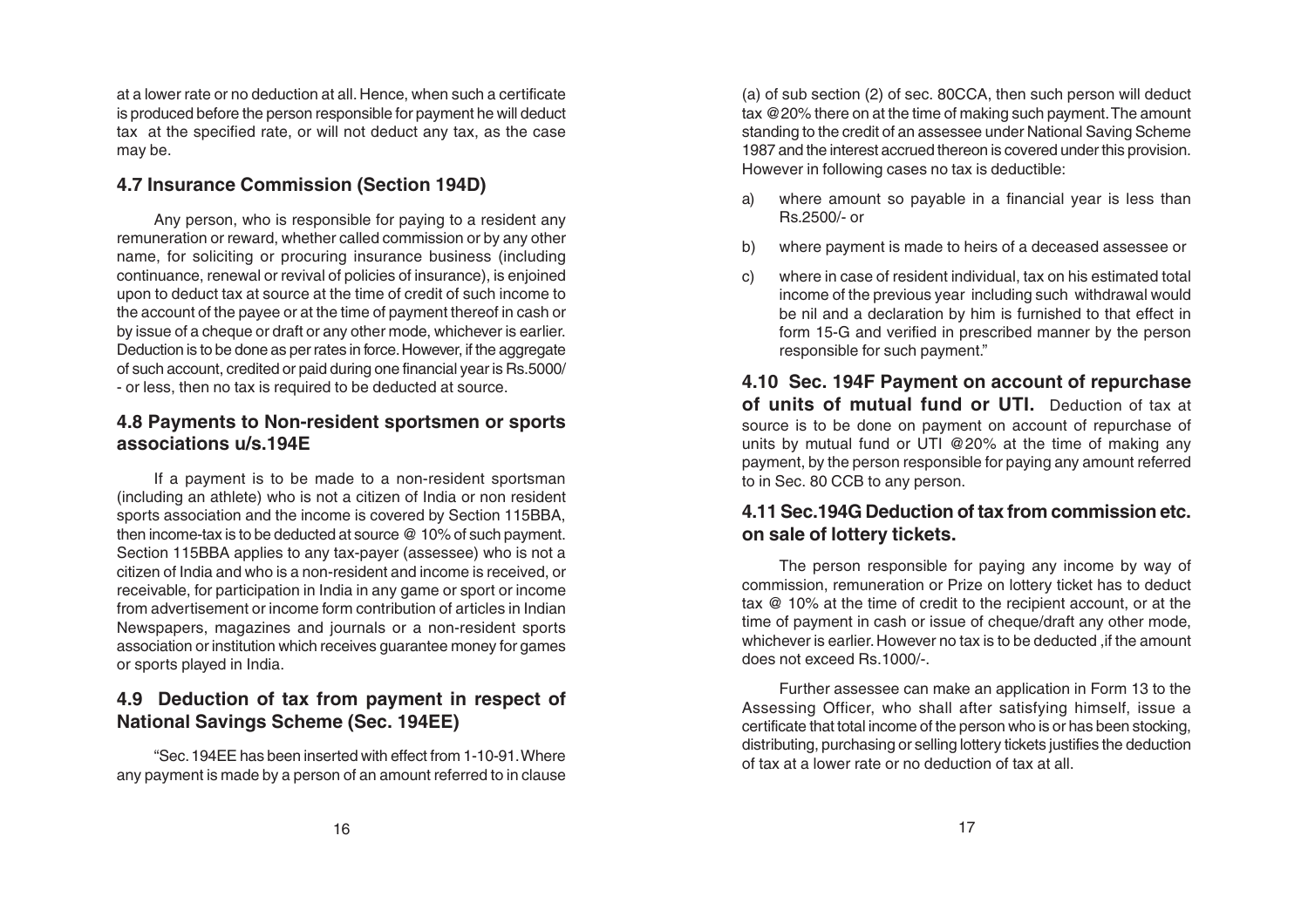#### **4.12 Sec. 194H Tax deduction from commission or brokerage.**

With effect from 1-6-2001 any person (other than Individual and HUF whose accounts are not auditable under clauses (a) or (b) of section 44AB) responsible for paying any commission or brokerage to the account of payee or at the time of payment in cash or by cheque/draft any other mode, whichever is earlier, is to deduct tax @ of 10%. Where any income is credited to any account whether called "Suspense Account" or by any other name in books of the person liable to pay such income, such crediting shall be deemed to be credit of such income to the account of the payee.

However no tax is deductible if the amount during the financial year does not exceed Rs.2500/-. Commission & Brokerage includes any payment (other than commission referred to in section 194D) received/receivable directly or indirectly by a person acting on behalf of another person for services other than professional services notified by board u/s 44AA or for any services in the course of buying or selling of the goods or in relation to any transaction relating to any asset, valuable article or thing, not being Securities. **W.e.f. 1.4.2007 no deduction is to be made on any commission or brokerage payable by M/s. BSNL or M/s. MTNL to their public call office franchises.**

Recipient may apply in Form 13 to get a certificate of lower TDS or no TDS u/s 197.

# **4.13 Sec. 194I Deduction of tax from income by way of Rent.**

Any person (not being an individual / HUF whose accounts are not auditable u/s 44AB, clause (a) or (b), responsible for paying rent has to deduct tax at source @20%. However where payment is to an individual or HUF, TDS is to be made @ 15%. TDS is to be done at the time of credit of such income into payee's a/c or at the time of payment in cash or by chq /draft or any other mode, whichever is earlier.Credit in payers books to a account called suspense a/c or by any other name shall be deemed to be credited to payees' a/c.

However in case where the rent paid/credited does not exceed Rs. 1,20,000/- during the year, no tax is deductible .**W.e.f. 1.4.07 the rate of TDS shall be (a) 10% where any machinery plant or equipment is let out (b) 15% in case of let out of building or land appurtenant thereto(including factory building) where the payee is an individual or HUF.** (c) The rate will be 20% in (b) above in case the **payee is not an individual or HUF**.

Essential features of rent are that –

- 1) Payment is made under any lease, sub-lease tenancy, or any other agreement or arrangement.
- 2) Payment is made either for use of land or building (including factory building) (together or separately) with or without furniture, fittings & land appurtenant thereto.
- 3) Immaterial whether land or part of such building is owned by the person to whom rent is paid.

Following points require consideration :

- 1) If building is let out with furniture & fittings & rent is payable under two separate agreements, composite rent is subject to tax.
- 2) If a non-refundable deposit is made by tenant, then TDS is applicable.
- 3) If refundable deposit is paid no TDS to be done, but if deposit carries interest TDS on interest will be governed by Sec. 194A.
- 4) If municipal taxes, ground rent etc. are borne by tenant no TDS on such sum.
- 5) Hotel accommodation taken on regular basis by any person other than Individual/HUF will be in the nature of rent and TDS is to be done.
- 6) No TDS, if payee is Government or local authorities referred to in section 10(20).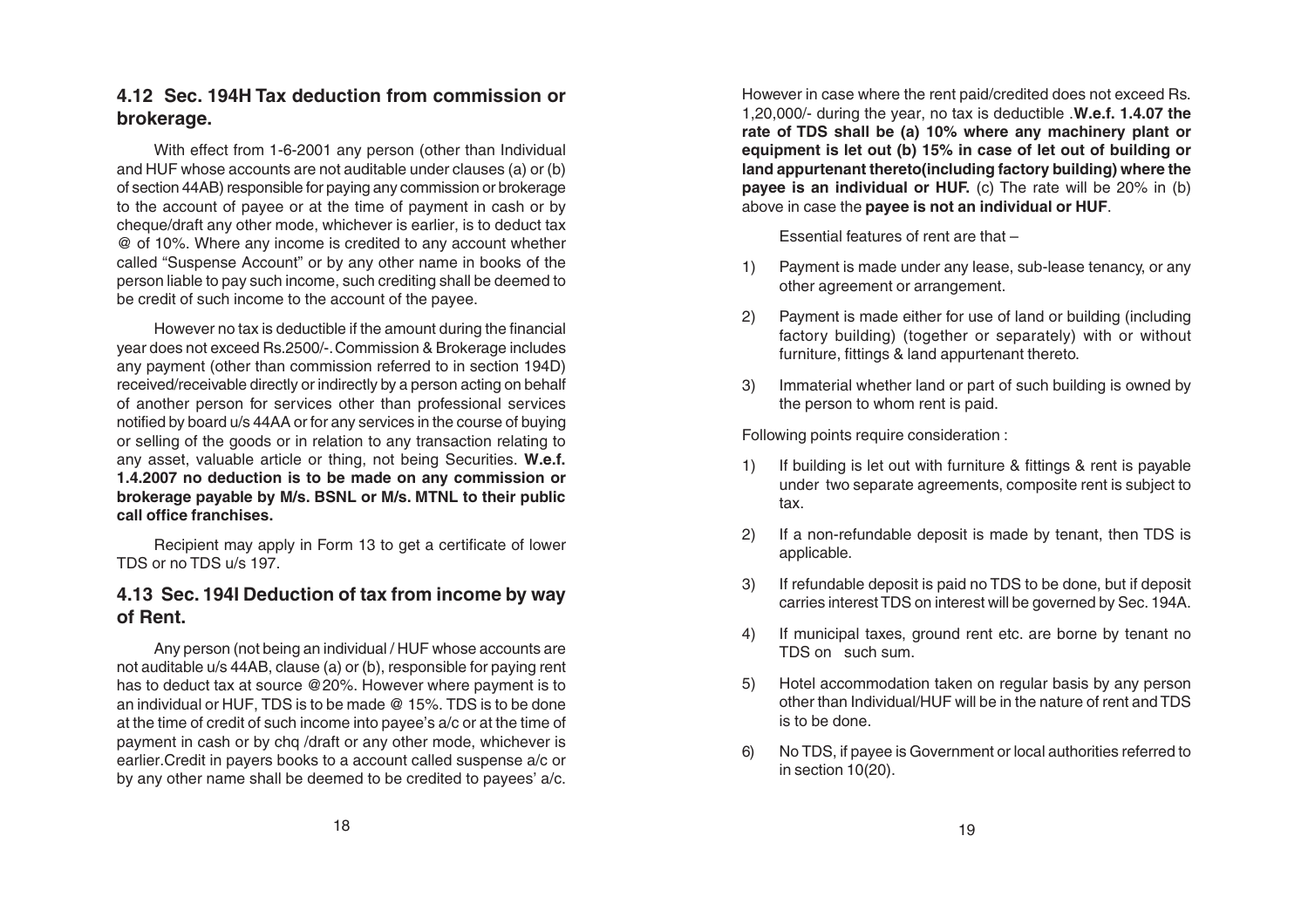7) Payee can make application to the Assessing Officer in Form 13 for a certificate for deduction of tax at lower rate or to deduct no tax.

**Deduction of Tax on Service Tax component of rental income** vide circular No. 4/2008 of CBDT dt. 28.4.2008 it has been clarified that deduction u/s. 194 I would be required to be made on the amount of rent paid/payable without including the Service Tax. This is so, as Service Tax does not partake the nature of income of the landlord.

**4.14 TDS From Profession fee : (Sec. 194J) W.e.f. 1.6.07 TDS has to be done at the rate of 10%** on payments made to a resident of fees for professional or technical services, of royalty or any sum referred in clause (va) of Section 28 where aggregate of such payment exceeds Rs.20,000/- in a financial year. However, it is not applicable to a payer who is an individual or a HUF. But where the gross sales/turn over from business or profession of such payers exceeds the monetary limit specified in section 44AB (Rs. 40,00,000/-) then such individual /HUF is also required to deduct tax at source as per provisions of this section. Payments made or credited before 1.7.95 are not covered by this provision.

Professional service means service rendered by a person in the course of carrying on any of the following professions :

| Legal                            |  |
|----------------------------------|--|
| Medical                          |  |
| <b>Architectural</b>             |  |
| <b>Engineering</b>               |  |
| <b>Profession of accountancy</b> |  |
| <b>Technical consultancy</b>     |  |
| <b>Interior Decoration</b>       |  |
| <b>Advertising</b>               |  |

Any other profession notified by the Board for purposes of Section 44AA or of this section. Technical services has the same meaning as in Explanation 2 to section 9(1) (vii). On satisfaction, the Assessing Officer shall issue a certificate for tax deduction at a lower rate or for no deduction.

# **4.15 Sec. 194LA : Payment of compensation of acquisition of certain immovable property**

Where any person is paying to a resident any sum which is in the nature of compensation, enhanced compensation, consideration, or enhanced consideration on account of compulsory acquisition of any immovable property (under any law), then deduction of tax at source @ 10% on such sum is to be done at the time of payment or by issue of a cheque/draft or by any other mode, which ever is earlier. The immovable property specified here should not be agricultural land. Deduction is to be done where the aggregate amount of such payment during the F.Y. exceeds one hundred thousand rupees.

#### **4.16 Sec. 195 - Other sums**

This section deals with TDS on payments being made to non residents.

Deduction of tax u/s 195 is to be done **at rates in force** on payment made to any non-resident not being a company, or to a foreign company on payment of any interest or any sum chargeable under the provisions of IT Act which is not in nature of salaries.

Tax is to be deducted at the time of payment or at the time of credit to the a/c of payee or interest payable a/c or suspense a/c, whichever is earlier.

(However TDS is to be done only at the time of payment in cash or issue of cheque/draft or any other mode, in case of interest of mutual fund, or interest payable by Govt / public sector bank or a public financial institution). However no tax to be deducted in case of payment of dividend referred in sec. 115(O). Further payee can make application in Form no. 15C and 15D to Assessing Officer to obtain certificate for non-deduction or deduction at lower rate of tax.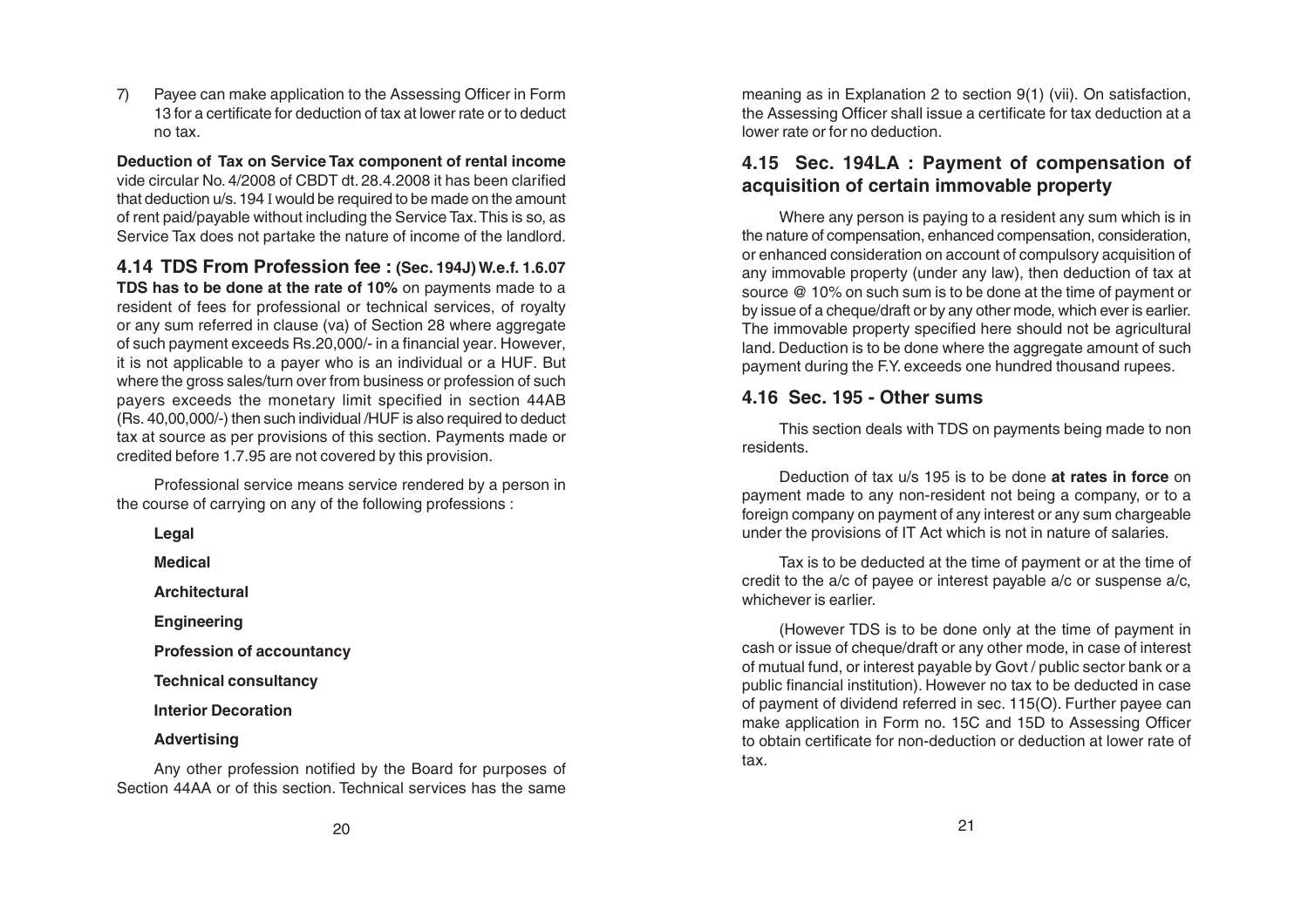# **4.17 Section 196 - TDS from interest or Dividend or any sum payable to Government/RBI/Certain Corporations**

Section 196 provides that no deduction of tax is to be done from interest or Dividend or any sum payable to Govt. / RBI / certain Corporations or Mutual Funds. No TDS from any sum payable to Government or RBI or corporation established by or under any Central Act which is exempt from income-tax on its income or a specified Mutual Fund, provided such sum is payable by way of interest or any other income accruing or arising to it or as dividend in respect of securities or shares owned by it or in which it has full beneficial interest.

**4.18 Section 196-B - Income from units -** This section enjoins the payer to deduct tax @ 10% from payments to an off shore fund in respect of units referred to in section 115AB or payments by way of long term capital gains arising from transfer of such units. The deduction is to be done at the time of credit in the account or at the time of payment in cash, through cheque or draft or any other mode, whichever is earlier.

**4.19 Section 196C** - **Income from foreign currency bonds or shares of Indian Company** where any income by way of interest or dividends in respect of Bonds or Global Depository receipts referred to in Section 115AC or by way of long term capital gains arising from their transfer is payable to a non-resident, then TDS @ 10% is to be done on such payments, at the time of credit of income in account or any payment through cash/cheque/draft/any other mode, which ever is earlier.

**4.20 Section 196D : -** This section applies to payments in respect of securities referred to in clause (a) of sub-section(1) of Section 115AD payable to foreign Institutional Investor. The payer is required to deduct tax @ 20% of the income when the same is credited to the account or paid in cash, through cheque or draft etc. which ever is earlier. No deduction is to be done in respect of dividends referred in section 115-O.

# **4.21 Sale of Liquor / Timber**

Section 206C has been introduced w.e.f.1.4.1992 prescribing collection of tax at source. It applies to business of (i)Alcoholic liquor for human consumption, (ii) Tendu leaves (iii) Timber obtained under a forest lease, timber obtained by any mode other than under a forest lease (iv) Any other forest produce not being timber or tendu leaves and also on (vi) Scrap.

It enjoins on every person who is a seller of any of the above six types of items to collect from the buyer of such goods a sum equal to the following percentage of the amount payable by the buyer to the seller : -

| i)   | Alcoholic liquor                                                       | $1\%$    |
|------|------------------------------------------------------------------------|----------|
| ii)  | Tendu leaves                                                           | 5%       |
| iii) | Timber obtained under forest lease                                     | $2.5 \%$ |
| iv)  | Timber obtained by any other mode<br>(other than under a forest lease) | $2.5\%$  |
| v)   | Any other forest produce not being<br>Timber or tendu leaves           | $2.5 \%$ |
| vi)  | Scrap                                                                  | $1\%$    |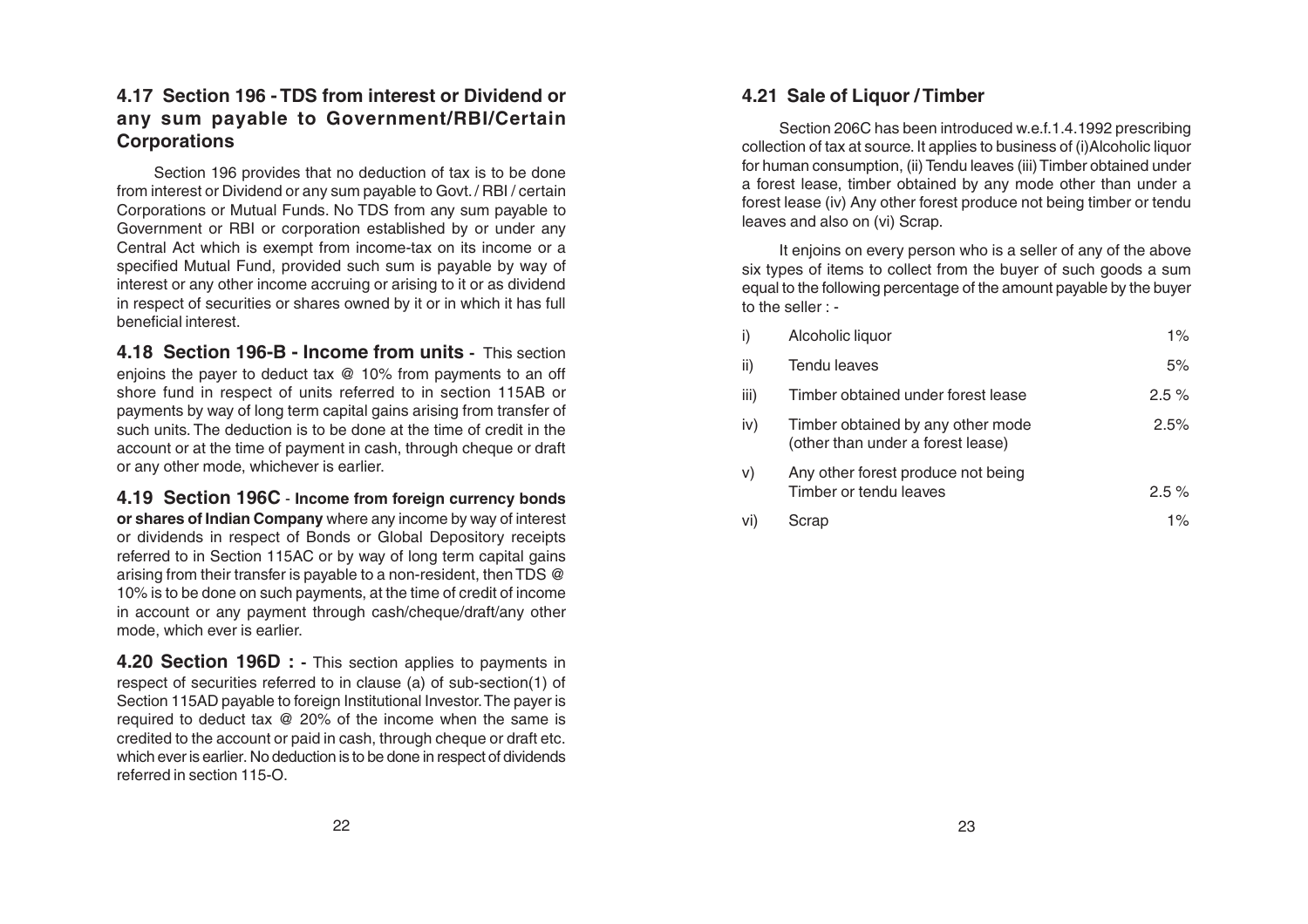# **TAXATION OF FOREIGN COMPANIES**

Since post assessment collection of taxes is difficult from a non-resident assessee by virtue of his residence and business activities being outside India, TDS is an imperative mode of tax collection. In such cases the rate of TDS also equates the tax rate. The **estimated income approach** in Section 44B to 44BBB relating to taxation of certain categories of income in case of foreign companies is lined with TDS as a mode of collection.

Section 195 provides for deduction of tax at source as per rates in force which are specified in Annexure-1.

Following are the sections dealing with presumptive rate of taxation in regard to income of **foreign company.** The tax payable is deducted at the time of remittance.

| <b>Section</b> | Nature of Income                                                                               | % of gross receipt<br><b>Chargeable as Tax</b><br>and liable for TDS |
|----------------|------------------------------------------------------------------------------------------------|----------------------------------------------------------------------|
| 115A           | Non-residents (Not a company)<br>and foreign company: Dividends/<br>Interest/income from units | 20%                                                                  |
|                | Foreign company: Royalty/fees for<br>Technical services.                                       | 30%                                                                  |

**Note 1 :** Lower rate provided in Double Taxation Avoidance agreement would prevail over these rates wherever they exist.

**Note 2 :** The rate of 30% is reduced to 20% or 10% in respect of royalty or fees for technical services depending on whether the fees is received pursuant to an agreement made after 31.5.1997 but before 1.6.2005 or whether it is made on or after 1.6.2005. Now, a foreign company deriving royalty and fees for technical services have to bifurcate its royalties and fees into 3 parts as follows :-

- a) Royalty and fees received pursuant to an agreement made on or before 31.5.1997 and
- b) Royalty and fees received pursuant to an agreement made after 31.5.1997 but before 1.6.2005.
- c) Royalty and fees received pursuant to an agreement made on or after 1.6.2005.

On the first part, tax would be payable @30%; on the second part, tax would be payable @ 20% and on the third part, tax would be payable @10%.

| <b>Section</b> | <b>Nature of Income</b>                  | % of gross receipts |
|----------------|------------------------------------------|---------------------|
| 44B            | Receipt from shipping business           | $7.5\%$             |
| 44BB           | Business of exploration of Mineral oils  | 10%                 |
| 44BBA          | Business of operation of Air-craft<br>5% |                     |
| 44BBB          | Approved turn-key Power project          | 10%                 |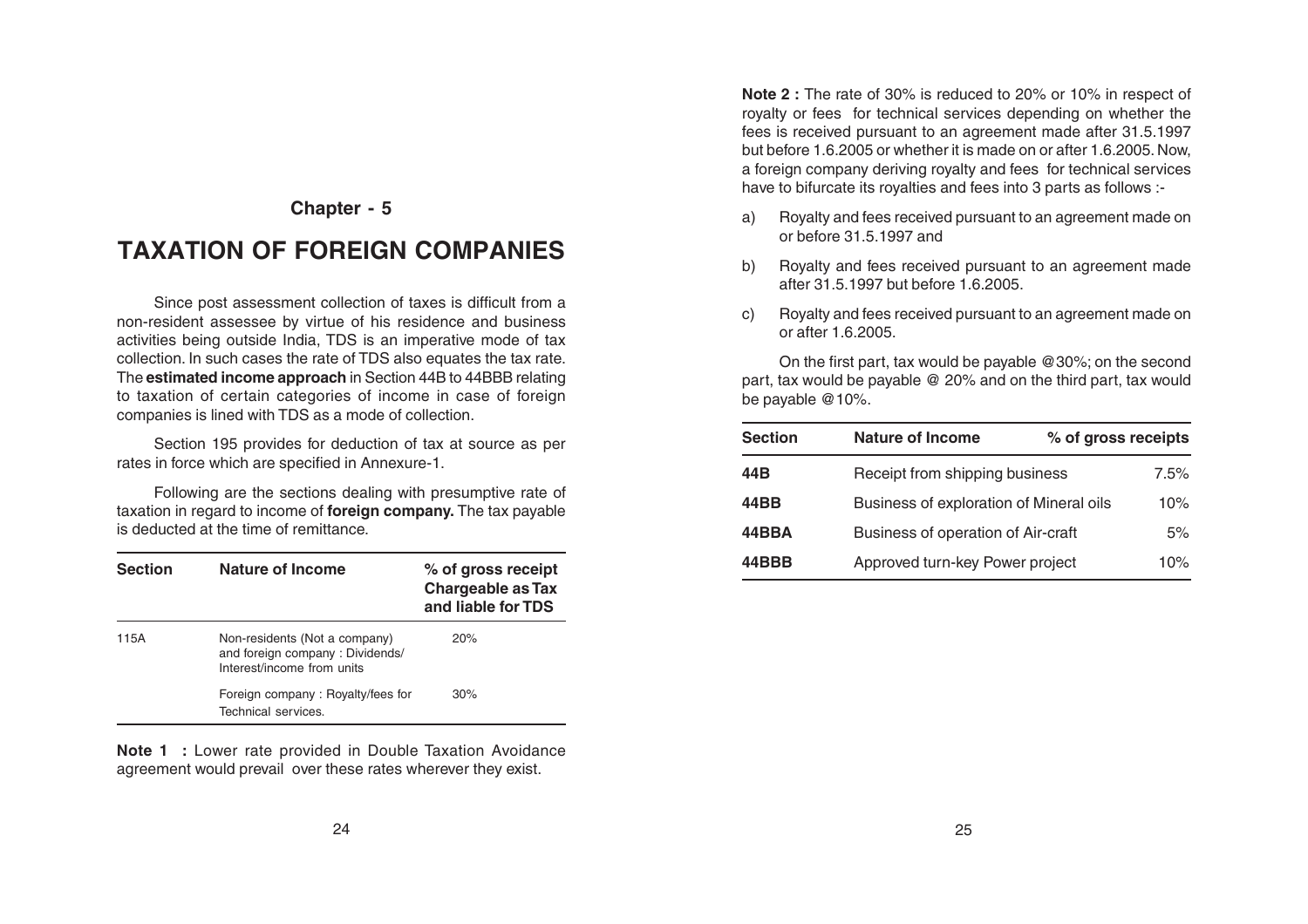# **EXEMPTIONS**

#### **6.1 Lower deduction/non-deduction of tax**

- **(a) Section 197** : Section 197 gives a right to the assessee to obtain a certificate from the Assessing Officer that tax may be deducted at a lower rate than prescribed in Sections 192,193,194,194A,194C,194D,194G,194H,194I, 194J, 194K,194LA, and 195, by making an application. He can even apply for no deduction of income- tax at source. Income-tax rules have prescribed Form No. 13, under Rule 28 for such application.
- **(b) Section 197A : -** Section 197A provides that no deduction of income-tax at source is to made u/s 194 or194EE in case of an individual resident of India if the individual gives the declaration to the person responsible for paying the income covered by these sections in duplicate in prescribed proforma and verified showing that the tax, on his estimated total income of the year, including the income from which tax is to be deducted will be nil. Form No. 15G under Rule 29C has been prescribed for such application.
- **(c) Section 197A(1A) :** Similarly, for sections 193, 194A and Section 194K, exemption u/s 197A, from deduction of tax, can be obtained by any person (except a company or a firm ) on furnishing a declaration in duplicate and in prescribed proforma in a similar manner. Similarly for sections 193, 194, 194A, 194 EE or 194K, exemption from TDS u/s 197A can be obtained

by an individual resident in India who is of age of 65 years or more during the previous year.

**(d) Section 197A(1B) : -** The provisions of this section shall not apply when the gross total income of the assessee from all sources exceeds the maximum amount which is not chargeable to Income Tax.

The person responsible for paying the income without deduction of tax is duty-bound to deliver to the Chief Commissioner of Income-tax or Commissioner of Income-tax, one copy of such declaration before the 7th day of month following the month in which the declaration has been furnished to the payer by payee (i.e. Assessee).

# **6.2 Interest to Government etc.**

Interest or dividend or any other sum payable to the Government, or Reserve Bank of India or a Corporation established under a Central Act, or a Mutual Fund specified u/s 10(23D), payable to it by way of interest or dividend in respect of securities or shares owned by it or any other income accruing to it, is not subject to deduction of tax at source (S.196).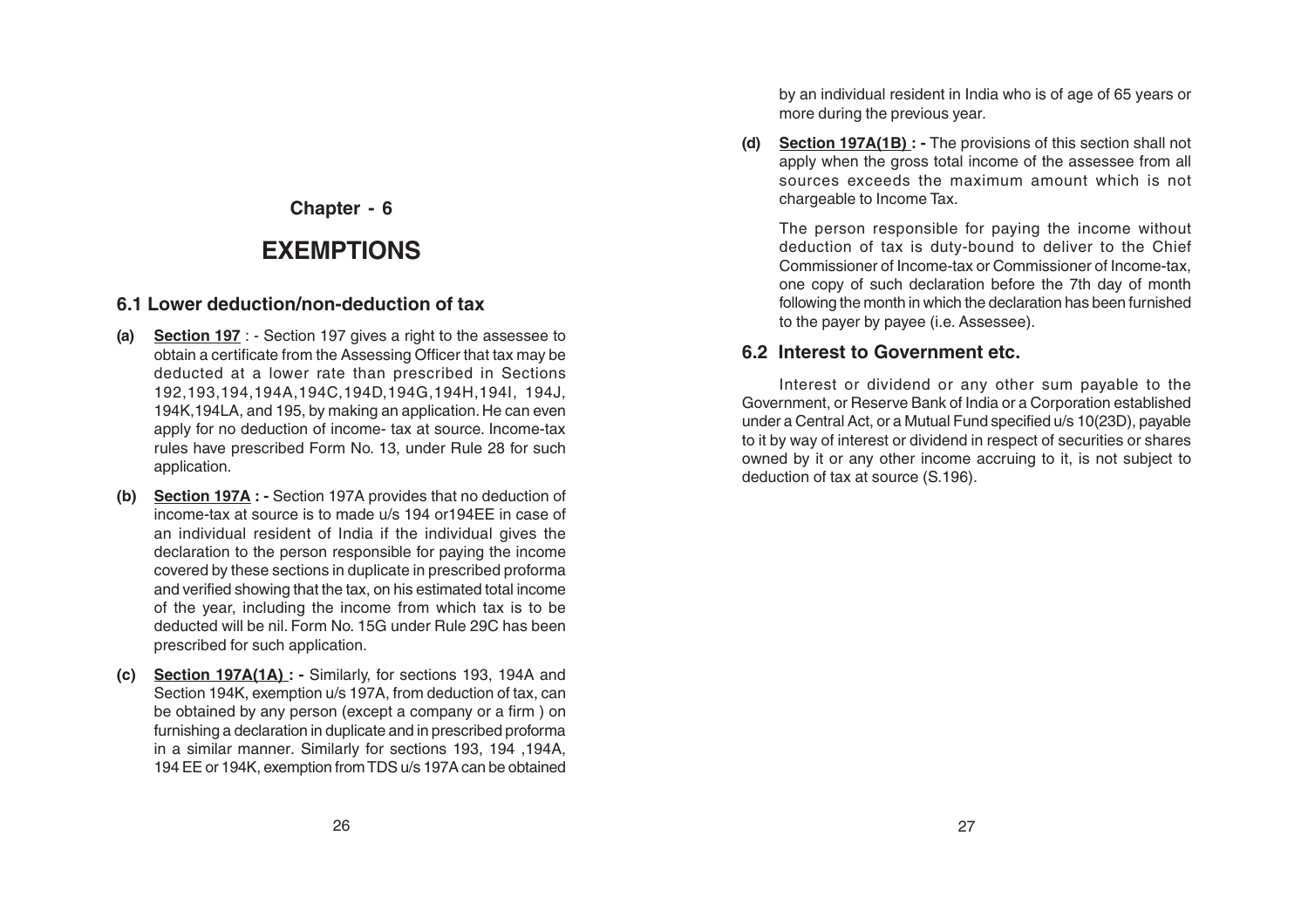# **DEPOSIT OF TAX AND CREDIT OF TDS**

#### **7.1 Deposit of Tax**

Where tax has been deducted under Sections 193,194,194A,194B,194BB, 194C, 194D, 194E,194EE, 194F, 194G, 194H, 194I, 194J, 194K, 194LA, 195, 196A, 196B, 196C and 196D, it is duty of the person deducting tax at source to deposit the amount of tax so deducted within the prescribed time in any branch of Reserve Bank of India or State Bank of India or any authorised bank accompanied by prescribed Income-tax challans as per the time limit and mode specified in Rule 30.

#### **7.2 Credit of TDS**

Where taxes have been deducted at source from any payment of income receivable by an assessee, the amount of tax deducted at source would be included in the income of the assessee while computing the income of the assessee and would be deemed to be the income received (S.198). Further, credit will be given to the assessee while calculating the net tax payable by him and the tax deducted at source will be treated as a payment of tax on his behalf.(i.e. to the Central Government by the payer who has deducted the tax at source) (S.199).

#### **7.3 TDS Certificate**

A certificate is prescribed u/s 203, which is to be issued by person deducting tax at source. Every person deducting tax is duty bound to furnish this certificate to the person from whose income/ payment the tax has been deducted. The certificate should specify the amount of tax deducted and rate at which it is deducted.(Form No. 16A, under Rule 31). On production of this certificate, credit u/s 199, for tax paid, will be given to the person, from whose income the tax has been deducted, in his income-tax assessment for the assessment year in which the income (or payment) is assessable.

**However where tax has been deducted or paid on or after 1.4.2010 there shall be no requirement to furnish such a certificate.**

#### **7.4 Tax Deduction Account Number (TAN)**

A person deducting tax at source, if not already allotted a TAN(or a tax deducation and collection account number) should apply for allotment of TAN in Form No. 49B. The application has to be made in duplicate to the Assessing Officer (AO) or to any particular Assessing Officer where this duty is assigned by the Chief Commissioner or the Commissioner to that A.O. The application should be made within one month from the end of the month in which the tax is deducted for the first time.

TAN should be quoted in all the TDS Certificates, challans, quarterly statements, correspondence, etc. Non compliance with the provisions of Section 203A may lead to rigorous imprisonment for a term not less than 3 months but which may extend to 7 years and with a fine of Rs.10,000/-.

Reference Section 203 A, Rule 114 A and Rule 114AA.

#### **7.5 Time Limit for Deposit of Tax**

Section 200 provides that any person, who has deducted any sum at source as provided in Sections 192 to 196D, is obliged to pay the tax deducted at source to the credit of Central Government.

Rule 30 of the Income-tax rules lays down the time and the mode of the payment of the tax deducted at source to the Government Account. Wherein the deduction is by or on behalf of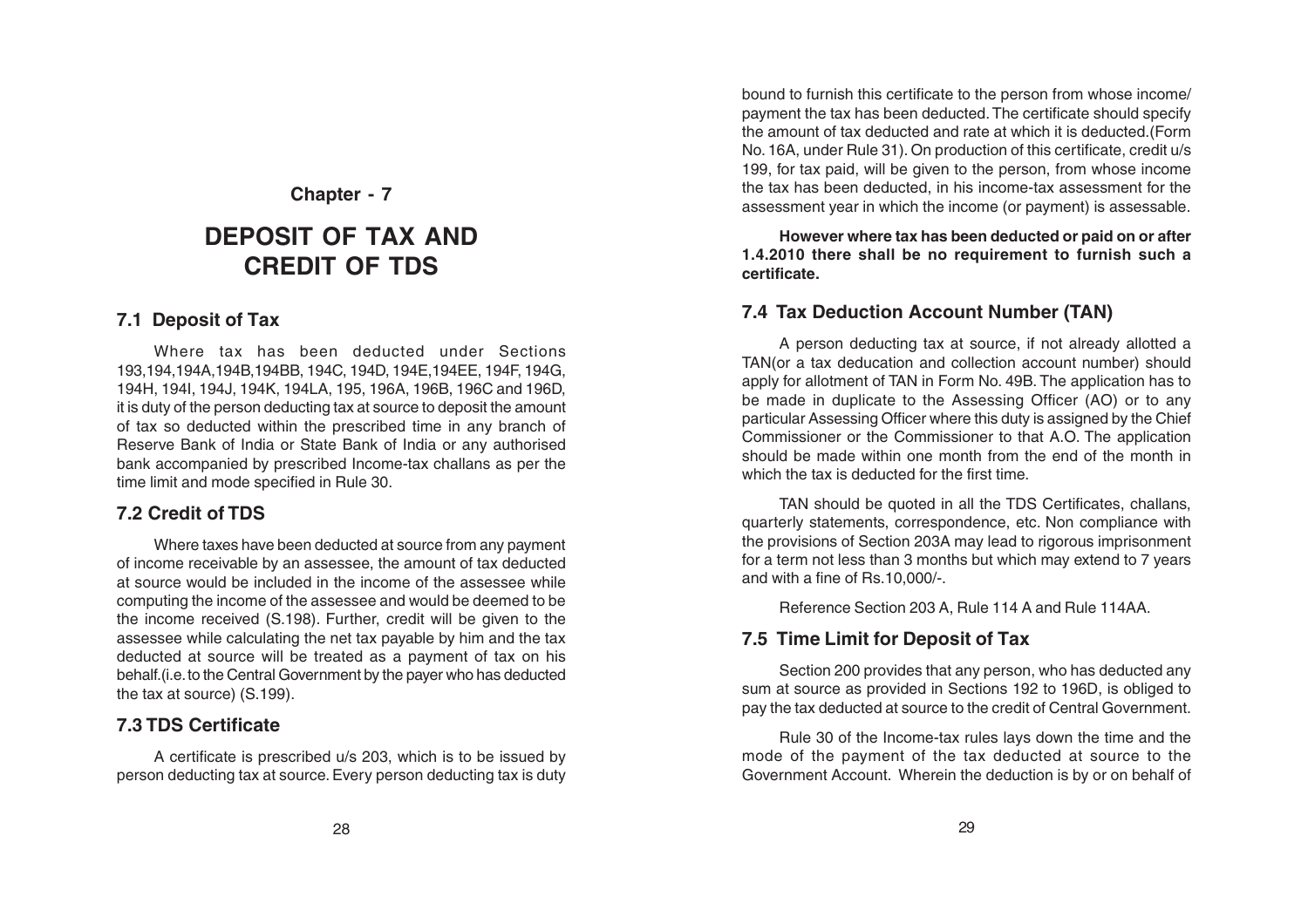the Government, it has to be credited to the Central Govt. Account on the same day.

In other cases as per provisions as under :

- i) In respect of sums deducted u/s.193,194A (interest on securities), S.194C (payment to contractors and subcontractors),Sections 194D,194E, 194G, 194H,194I, 194J,195,196A,196B,196C, and 196D it has to be credited within one week from the last day of the month in which deduction is made. However if the income/sum is credited to the account of the payee as on the date up to which accounts of the payers are made, then within two months of the expiry of the month on which the date falls
- ii) In any other case the sum deducted at source is to be credited to the Central government account within a week from the last day of the month in which deduction is made.

#### **Time limit for Deposit of Tax at Source**

| Nature of payment                                                                   | <b>Relevant Section</b> | Due date of deposit                               |
|-------------------------------------------------------------------------------------|-------------------------|---------------------------------------------------|
| (1)                                                                                 | (2)                     | (3)                                               |
| Interest on securities                                                              | 193                     |                                                   |
| Interest other than 'Interest on<br>securities'<br>Payments to contractors and sub- | 194A                    |                                                   |
| contractors                                                                         | 194C                    |                                                   |
| Insurance Commission                                                                | 194D                    |                                                   |
| Payment to non-resident sports men                                                  |                         |                                                   |
| or sports association                                                               | 194E                    |                                                   |
| Commission, remuneration or prize                                                   |                         |                                                   |
| on lottery tickets                                                                  | 194G                    | Within one week from the                          |
| Commission, brokerage, etc.                                                         | 194H                    | last day of the month in                          |
| Rent                                                                                | $194 - 1$               | which the deduction is                            |
| Fee for professional or technical services,<br>royalty, sum under section 28(va)    | 194J                    | made. However, if the<br>same is credited by the  |
| Interest or other sum referred to in<br>Section 195                                 | 195                     | deductor to the account<br>of the payee as on the |
| Income in respect of units of mutual<br>fund or of the Unit Trust of India payable  | 196A                    | date up to which the<br>accounts of the payer     |

| to non-resident<br>Income on units referred to in section<br>115AB or by way of long-term capital<br>gains arising on transfer of such units<br>Income from foreign currency bonds<br>or shares of Indian Companies | 196B<br>196C | are made, within two<br>months of the expiry of the<br>month in which that date<br>falls. |
|---------------------------------------------------------------------------------------------------------------------------------------------------------------------------------------------------------------------|--------------|-------------------------------------------------------------------------------------------|
| Income on securities referred in<br>section $115AD(1)(a)$                                                                                                                                                           | 196D         |                                                                                           |
| <b>Salaries</b>                                                                                                                                                                                                     | 192          | Within one week from the                                                                  |
| <b>Dividends</b>                                                                                                                                                                                                    | 194          | last day of the month in                                                                  |
| Winnings from lottery or crossword puzzle                                                                                                                                                                           | 194B         | which the deduction is                                                                    |
| Winnings from horse race                                                                                                                                                                                            | 194BB        | made(In case of tax paid                                                                  |
| Payments in respect of deposit                                                                                                                                                                                      |              | 194EE/80CCA(i) under section 192(1A),                                                     |
| made under National Savings Scheme                                                                                                                                                                                  |              | within one week from the                                                                  |
| Repurchase of units by mutual fund or                                                                                                                                                                               | 194F         | last day of each month on                                                                 |
| Unit Trust of India                                                                                                                                                                                                 |              | which tax is due under                                                                    |
| Income in respect of units                                                                                                                                                                                          | 194K         | section 192(1B).                                                                          |
| Compensation on acquisition of                                                                                                                                                                                      | 194LA        |                                                                                           |
| immovable property                                                                                                                                                                                                  |              |                                                                                           |

- \* In the case of deduction by or on behalf of the Government, tax deducted should be deposited on the same day.
- \* The Assessing Officer may, in special cases, and with the approval of the Joint Commissioner, -
- (a) permit any person to deposit the income-tax deducted from any payment under section 194A or section 194D or section 194H quarterly on July 15, October 15, January 15 and April 15, and
- (b) permit an employer to deposit income-tax deducted from salaries quarterly on June 15, September, 15, December 15 and March 15.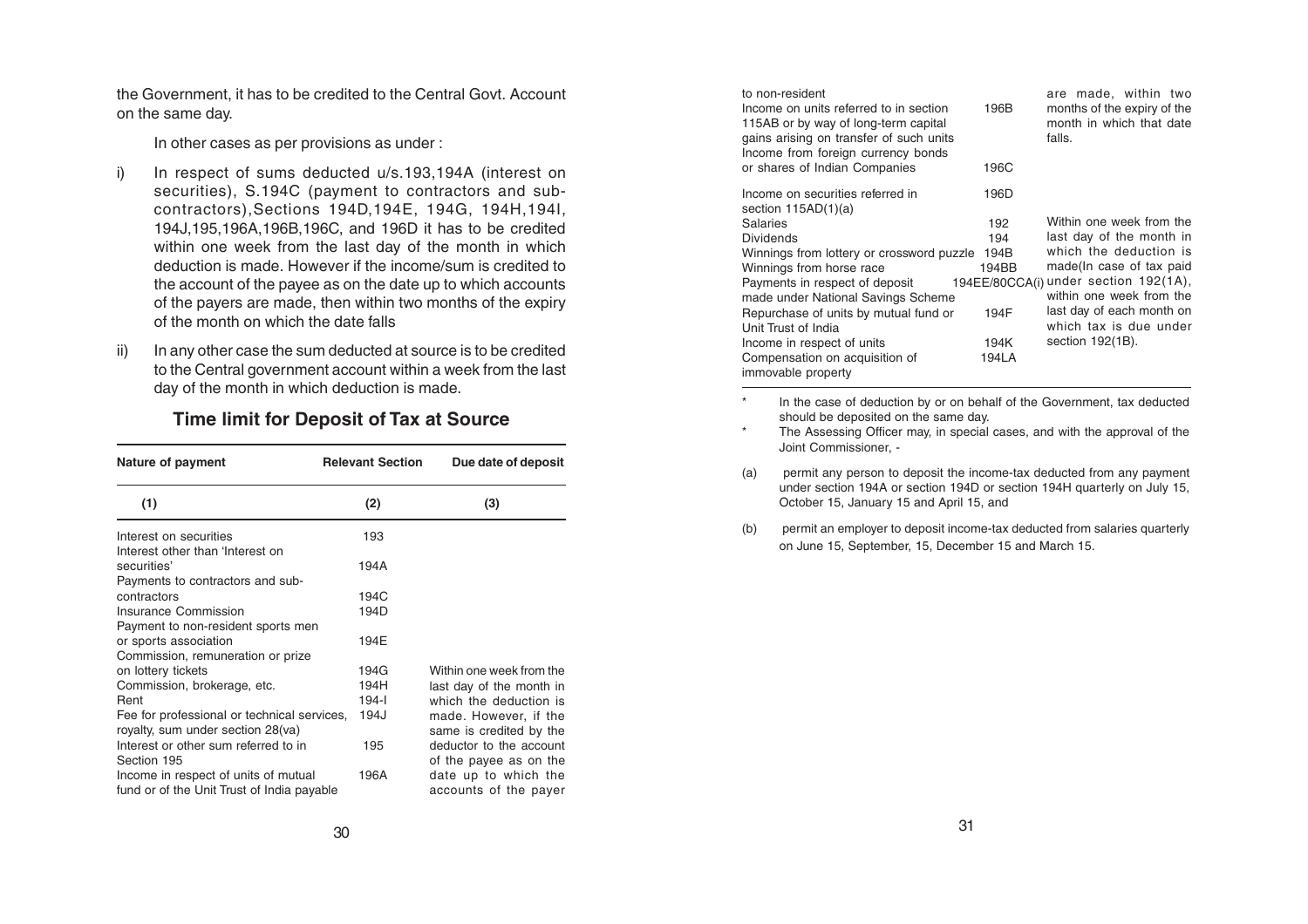# **Duties of Person Deducting Tax at Source**

#### **8.1 Deduct Tax at Correct Rate and deposit in Government Account**

Every person responsible for deducting tax at source shall at the time of payment or credit of income, whichever is earlier, verify whether the payment being made is to be subject to deduction of tax at source. If it is so, he must deduct such tax as per the prescribed rates. Further he is required to deposit such tax deducted in the Central Government Account within the prescribed time as specified in Rule 30.

#### **Electronic payment of taxes**

An optional scheme of electronic payment of taxes for incometax was introduced in 2004. However with a view to expand the scope of electronic payment of taxes, the scheme of electronic payment of taxes has been made mandatory for the following categories of tax-payers(vide notification No. 34/2008 dt. 13.3.2008 of CBDT).

- (i) All corporate assessees;
- (ii) All assessees(other than company) to whom provisions of section 44AB of the Income Tax Act are applicable.

2. The scheme of mandatory electronic payment of taxes for income-tax payers is to be made applicable from 1<sup>st</sup> April, 2008 and shall also be applicable to payment of taxes to Government account where tax has been deducted at source.

3. Tax-payers can make electronic payment of taxes through the internet banking facility offered by the authorized banks. They will also be provided with an option to make electronic payment of taxes through internet by way of credit or debit cards.

#### **8.2 Issue a TDS certificate**

Further, such person is required to issue a certificate of tax deduction at source to the person from whose income the TDS has been done, in the prescribed proforma i.e. Form No.16A, within one month from the end of the month during which the credit has been given or the sums have been paid or a cheque/warrant for payment of any dividend has been issued to a shareholder.

#### **8.3 File Return/Quarterly Statement**

Finally, Sec.206 prescribes that every person, e.g. Principal Officer in the case of a company, prescribed person in case of Government Office and local authority or public body, and every other person responsible for deducting tax at source, within a prescribed time after the end of Financial Year, shall prepare and deliver or cause to be delivered, a prescribed return in prescribed form, verified and containing prescribed particulars. This return is commonly referred as the annual return of TDS**. However the Finance Act 2006 provides that annual return of TDS is to be furnished only for deductions made before 1st of April 2005.**

The law also provides for filing of annual return in computer readable media, referred as e-filing of annual return.The provisions of e-filing of annual return of TDS are being given below.

#### **8.4 Filing of Annual Return on Computer Readable Media**

Section 206(2) permits the deductor to file the annual return of TDS on computer readable media including a floppy, diskette, magnetic cartridge tape or CD ROM. However, the Finance Act 2003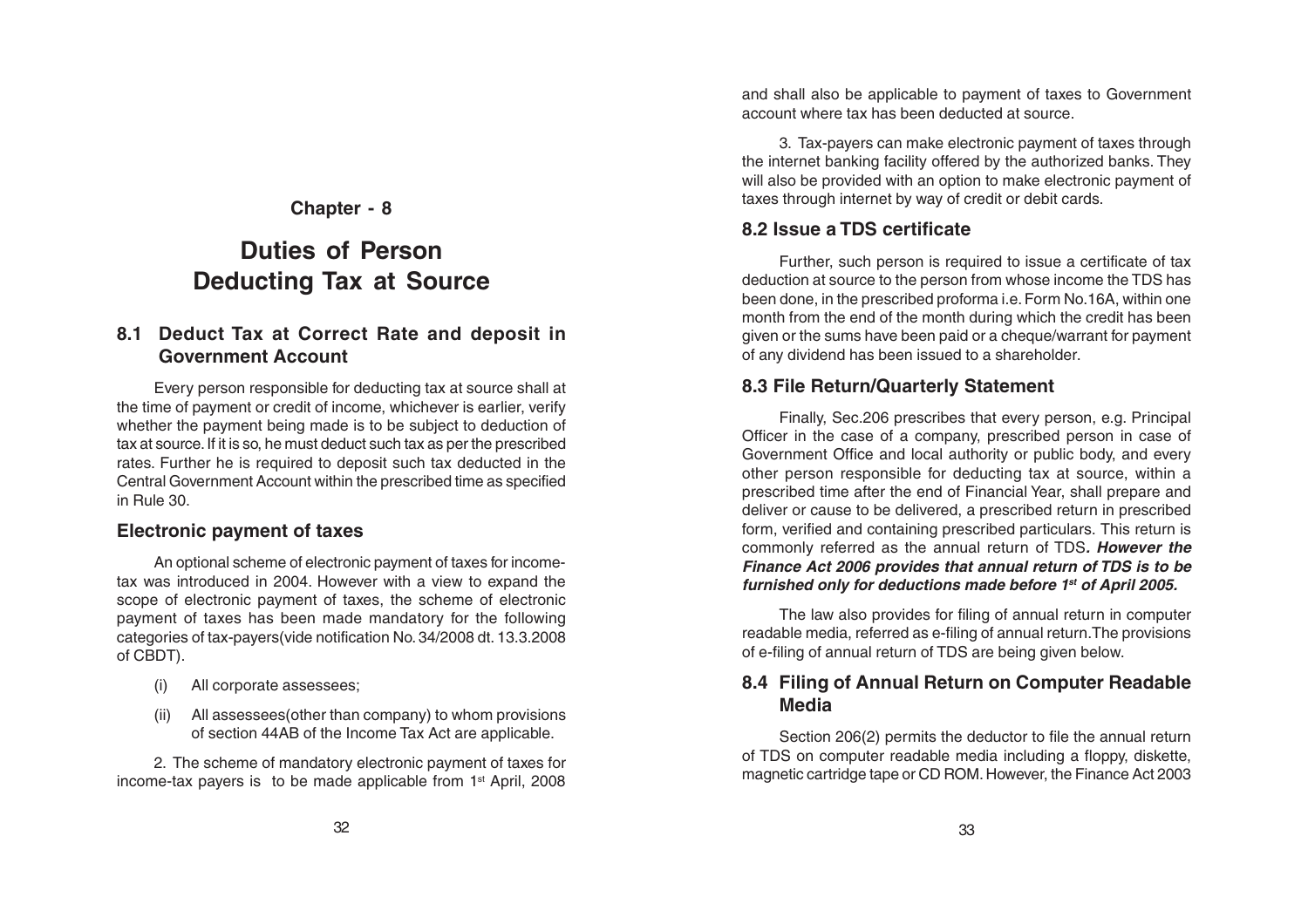has provided that w.e.f. 01.06.2003, a return in computer readable media is to be filed only in accordance with such scheme and subject to such conditions and manner, as may be specified by the Board by notification in official gazette.

Further where the assessing officer considers a return filed u/s 206(2) to be defective, then he may intimate the defect to the deductor/employer filing the return, giving him an opportunity to rectify the defect. This must be rectified within a period of 15 days from the date of intimation or within such further period which the assessing officer allows, on an application made by the employer/ deductor. However, on failure to rectify the defect within the period specified above, the return shall be treated to be invalid and the provisions of the Act shall apply as if the person had failed to deliver the return.

**As per proviso to section 206(2) , w.e.f. 1.4.2005,the prescribed person in the case of every office of the government and the principal officer in the case of every company, responsible for deducting tax , is mandatorily required to deliver such returns on the computer readable media, after the end of each financial year and within the prescribed time.**

The scheme of electronic filing of return of the Tax Deducted at Source (e-TDS) has been notified vide notification no. S.O. 974(e)dt. 26.08.03. Now the Government and the Corporate deductors are required to file the annual TDS return in electronic form only with the e-TDS intermediary at any of the TIN Facilitation Centres (particulars available at the websites, www.incometaxindia.gov.in and http://www.tin-nsdl.com

Vide **Notification No.238/2007, dated 30.08.2007** of CBDT the scope of mandatory filing of e-TDS returns has been expanded. This notification comes into force w.e.f. 1.9.2007. Hence it is applicable from the second quarter of the F.Y. 2007-08 and for all subsequent quarters. As per this notification the following classes of deductors are required to furnish quarterly statements in computer readable media(e-tds) where the deductor is;

(a) An office of the Government

- (b) A company
- (c) A person required to get its accounts audited u/s. 44AB in the immediately preceding financial year.
- (d) Where the number of deductees records in quarterly statement for any quarter during the immediately preceding financial year is equal to or more than fifty.

### **8.5 Quarterly statement of TDS**

The provisions of quarterly statements of TDS have been introduced in the statute vide section 200(3) w.e.f. 01/04/2005. Every person responsible for deducting tax is required to file quarterly statements of TDS for the quarters ending on  $30<sup>th</sup>$  June,  $30<sup>th</sup>$ September, 31<sup>st</sup> December and 31<sup>st</sup> March in each Financial Year. This statement is to be prepared in Form No.26 Q for TDS other than salaries,Form No.27 EQ ( for Tax collection at source) and 24Q( for salaries) (relevant rule 31A and 31AA) and is to be delivered with prescribed income-tax authority or the person authorized by such authority on or before the 15<sup>th</sup> July, the 15<sup>th</sup> October and the  $15<sup>th</sup>$  January in respect of the first 3 quarters of the Financial Year and on or before the 15<sup>th</sup> June following the last quarter of the Financial Year. However the statement of last quarter in form 27EQ is to be furnished by  $30<sup>th</sup>$  April.

**With respect to the quarterly statements of TDS, the following points are noteworthy : -**

- Every deductor is required to file the quarterly statement of TDS in prescribed form for each quarter as per the dates specified above.
- In case of every Government and Corporate deductor, the quarterly statements are to be delivered on computer readable media (3.5", 1.44 MB floppy diskette or CD-Rom of 650 MB capacity). The statement in computer readable media is to be prepared as per data structure provided by the e-filing Administrator(DGIT Systems) designated by the Board for purposes of e-TDS Scheme : 2003. Further, a declaration in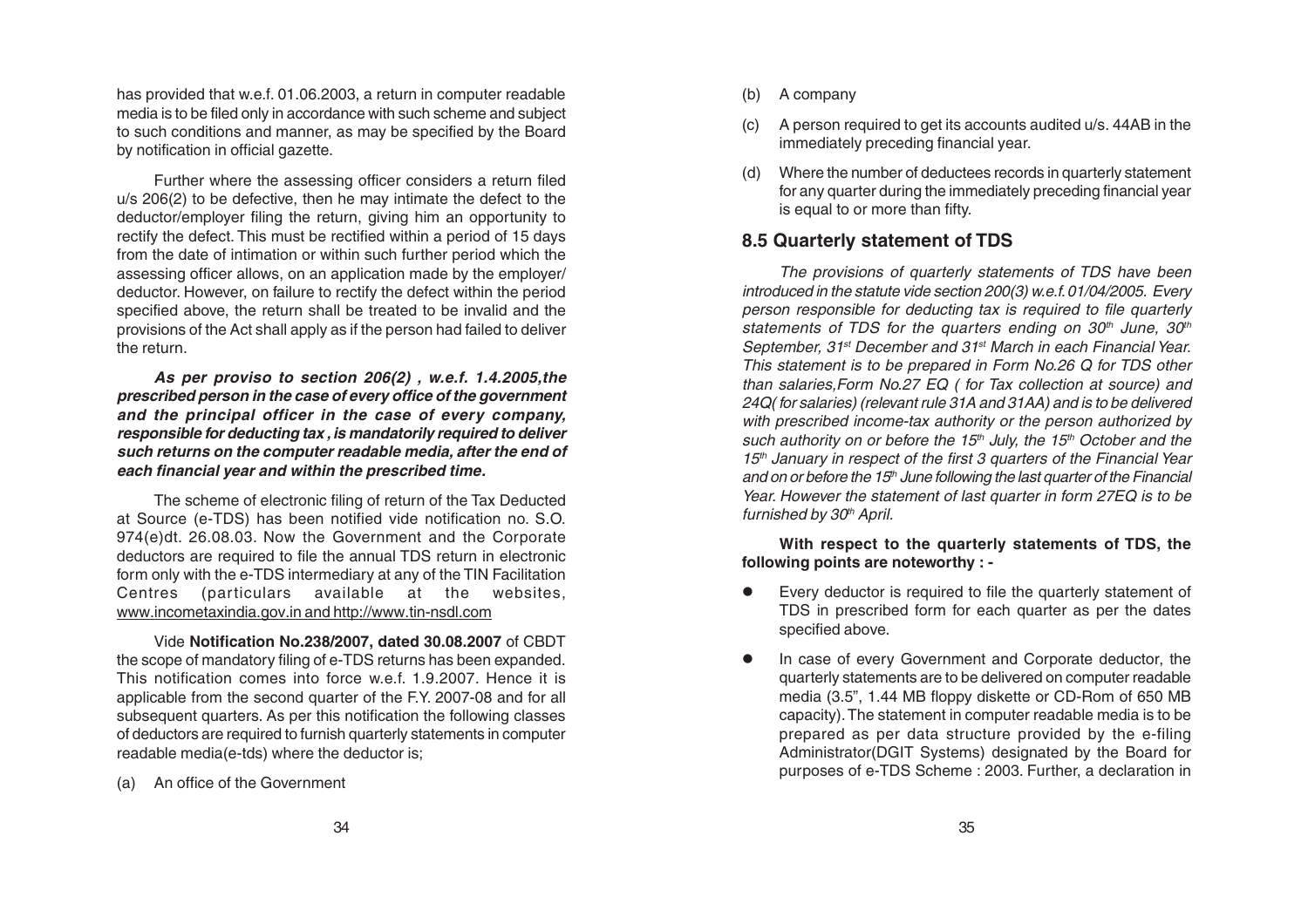Form 27A or 27B is also to be submitted in paper format. This scheme has been extended to apply to categories of entities/ persons mentioned earlier at para 8.4.

- A person other than a corporate or government deductor or that specified in para 8.4 may at his option deliver the quarterly statements in computer readable media as specified above. However, it is not mandatory for him to do so.
- The quarterly statements are to be furnished in accordance with the provisions of rule 31A and rule 31AA.
- The persons referred to in Rule 37A (who are making payment to a non-resident or a foreign company) are required to file quarterly statements in accordance with provisions of rule 37A and rule 37B.
- It is mandatory for the deductor to quote TAN and PAN in the quarterly statements. However, where the deduction has been made by or on behalf of the Government, PAN shall not be required to be quoted in the quarterly statement.
- In the quarterly statements, the deductor is also required to quote the Permanent Account Number (PAN) of all persons in respect of whom Income-tax has been deducted. However, PAN of those persons is not required to be quoted who are specified under second proviso to sub section (5B) to section 139A. These persons include those who are not required to obtain PAN under any provisions of this Act or those whose total income is not chargeable to Income-tax.
- The deductor is also required to furnish the particulars of tax paid to the Central Government in the quarterly statements.

# **Quarterly statement of collection of tax under subsection( 3) of section 206C**

Every person, being a person responsible for collecting tax under section 206C shall, in accordance with the proviso to sub-section(3) of Section 206C, deliver or cause to be delivered to [the Director General of Income-tax(Systems) or the person

authorized by the Director General of Income-tax(Systems)], quarterly statement in Form No. 27EQ on or before the 15<sup>th</sup> July, the  $15<sup>th</sup>$  October, the  $15<sup>th</sup>$  January in respect of the first three quarters of the financial year and on or before the  $30<sup>th</sup>$ April following the last quarter of the financial year :

The person responsible for collecting tax at source on behalf of Government and the principal officer in the case of every company responsible for collecting tax at source shall deliver or cause to be delivered such quarterly statements on computer media(3.5" 1.44 MB floppy diskette or CD-ROM of 650 MB capacity):

It is pertinent to note that for quarter ending 30.9.2007 and thereafter form No. 26Q and 27Q with less than 70% of correct PAN data will not be accepted and penal consequences under the I.T. Act will follow(circular No. 8/2007 dt. 15/12/2007). This limit has been further increased to 85%(from 70%) for and from quarter ending 31.3.2008.

- A person other than a person referred to in the first proviso, responsible for collecting tax at source, may at his option, deliver or cause to be delivered the quarterly statements on computer media(3.5" 1.44 MB floppy diskette or CD-ROM of 650 MB capacity).
- The person responsible for collecting tax at source and preparing quarterly statements shall,
	- quote his tax deduction and collection account number(TAN) and permanent account number(PAN) in the quarterly statement.
	- (ii) provided that the permanent account number shall not be required to be quoted where tax has been collected by or on behalf of the Government ;
	- (iii) furnish particulars of the tax paid to the Central Government;
- The person responsible for collecting tax at source and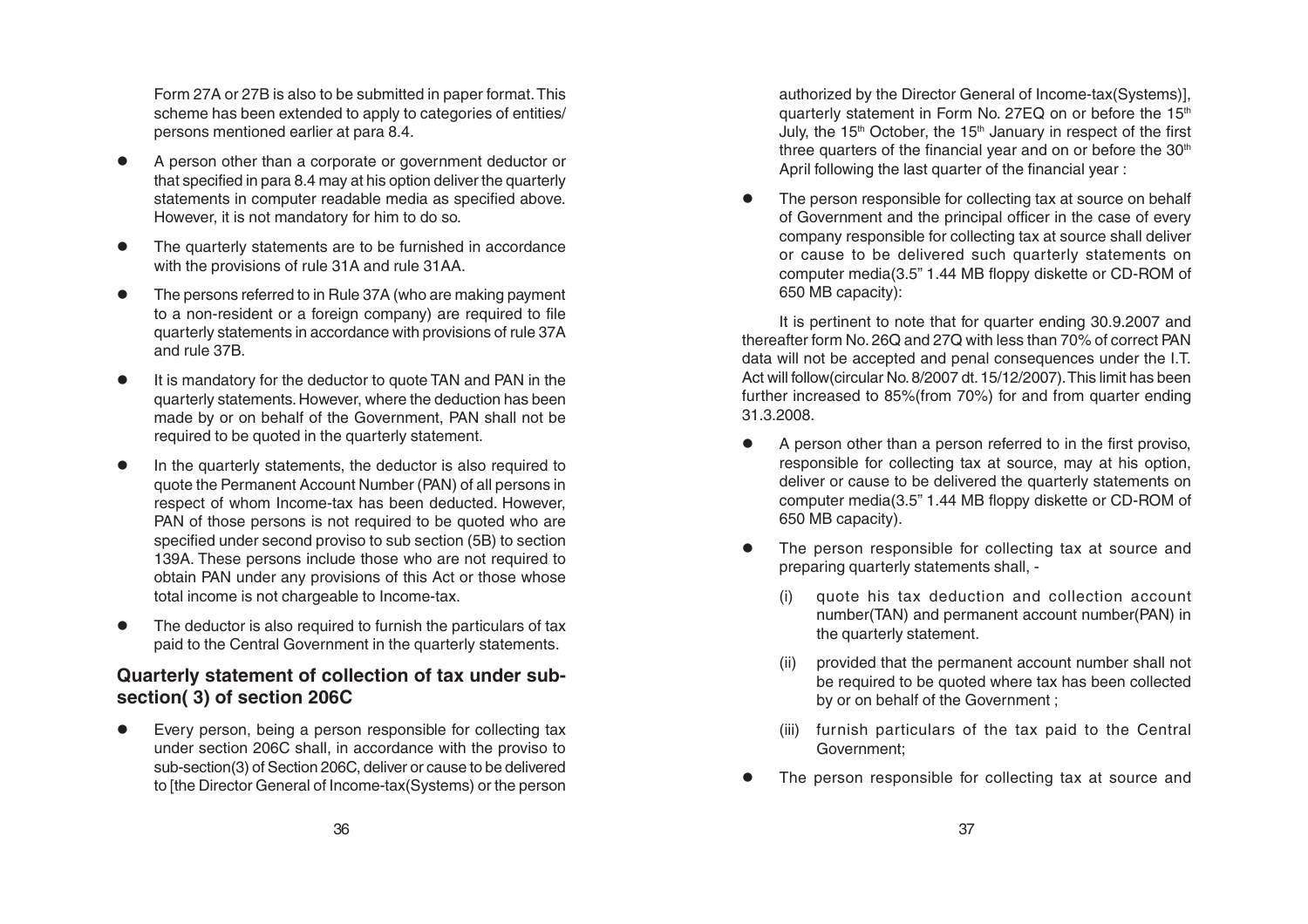preparing quarterly statements on computer media shall, in addition to the provisions in sub-rule(2), - prepare the quarterly statement as per the data structure provided by the e-filing administrator designated by the Board for the purposes of administration of Electronic Filing of Returns of Tax collected at Source Scheme, 2005 supported by a declaration in Form No. 27A in paper format; Provided that in case any compression software has been used for preparing the quarterly statement on computer media, such compression software shall be furnished on the same computer media.

# **Chapter - 9 RIGHTS OF TAX-PAYER**

If tax has been deducted at source in accordance with the provisions of Chapter XVII-B of Income Tax Act, 1961, the person from whose income (payment) the tax has been deducted i.e. Payee or assessee shall not be asked upon to pay the tax himself to the extent tax has been deducted(Sec.205). Moreover u/s.199 such tax deducted at source shall be treated as payment of tax on behalf of the payee (assessee).

**U/s. 203, payee (tax-payer) is entitled to obtain a certificate from the payer (tax deductor) specifying the amount of tax deducted and other prescribed particulars. As per the sub section 203(3) , where the tax has been deducted or paid on or after the 1st day of April, 2010 there shall be no requirement to furnish a TDS Certificate as required by section 203 (1) or 203(2).**

**Further, as per section 203AA the prescribed income tax authority or the person authorized by such authority (as referred in section 200(3))will be required to deliver to the person from whose income the tax has been deducted/paid, a statement of deduction of tax in the prescribed form. Such statement as per rule 31AB will be required to be furnished in Form no.26AS by the 31st July following the financial year during which the taxes were deducted/paid ( also refer Notification no. 928 E dt. 30.6.2005 of CBDT )**

**Form 16A**: This form is certificate of deduction of tax under section 193 from "Interest on securities", under section 194 from "Dividends", under section 194A from "Interest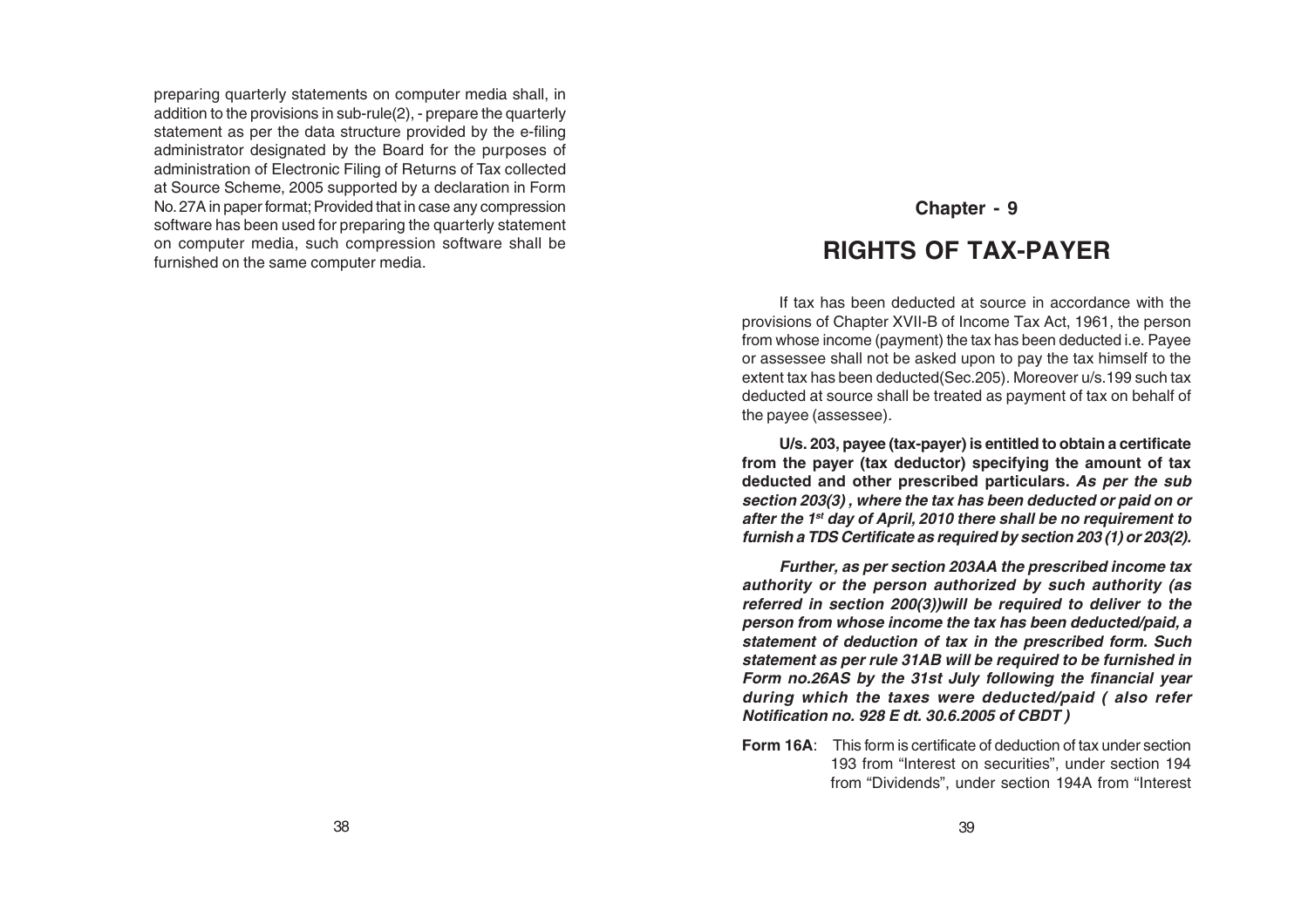other than interest on securities", under section 194B from "Winnings from lotteries or crossword puzzles", under section 194BB from "Winnings from horse races", under section 194C from "Payments to any contractor or sub-contractor", under section 194D from "Insurance commission", under section 194E from "Payments to non-resident sportsmen or sports associations", under section 194EE from "Payments in respect of deposits under the National Savings Scheme, etc.", under section 194F from "Payments on account of repurchase of units by Mutual Fund or Unit Trust of India", under section 194G from "Commission, etc., on sale of lottery tickets", under section 194H from "Commission or brokerage", under section 194-I from "Rent", under section 194J from "Fees for professional or technical services", under section 194K from "Income in respect of units" and under section 194LA from "Payment of compensation on acquisition of certain immovable property" etc.

#### **Chapter - 10**

# **PENALTY, PROSECUTION AND OTHER CONSEQUENCES OF NON DEDUCTION AT SOURCE**

**10.1 Prosecution etc. : U/s. 276B** If a person deducts tax at source etc. but fails to pay the same to the credit of Central Government as prescribed, he can be sentenced to rigorous imprisonment for a term not less than 3 months and extendable upon 7 years with fine as well. Moreover, u/s **276BB, similar punishment is provided for a person who fails to pay to the credit of Central Government taxes collected at source u/s. 206C being a seller of alcoholic liquor for human consumption, Tendu leaves, timber merchant, dealer in forest produce and dealer in scrap etc.**

If a person fails to collect tax, he shall be liable to pay the tax to the Central Government account and also required to pay simple interest @ 1% per month from the date of such amount of tax was collectable to the date on which the tax was actually paid. Moreover, the tax and interest thereon shall be a charge upon the assets of the seller.

Rule 37E prescribes return regarding tax collected at source. Like T.D.S, the tax collected at source will also be deemed as payment on behalf of the person (assessee) from whom the amount has been collected and certificate will be given by the person (seller) who has collected the tax at source to the assessee (buyer) from whom the tax has been collected at source within one month from and of the month during which buyer's account is debited or payment is received by him.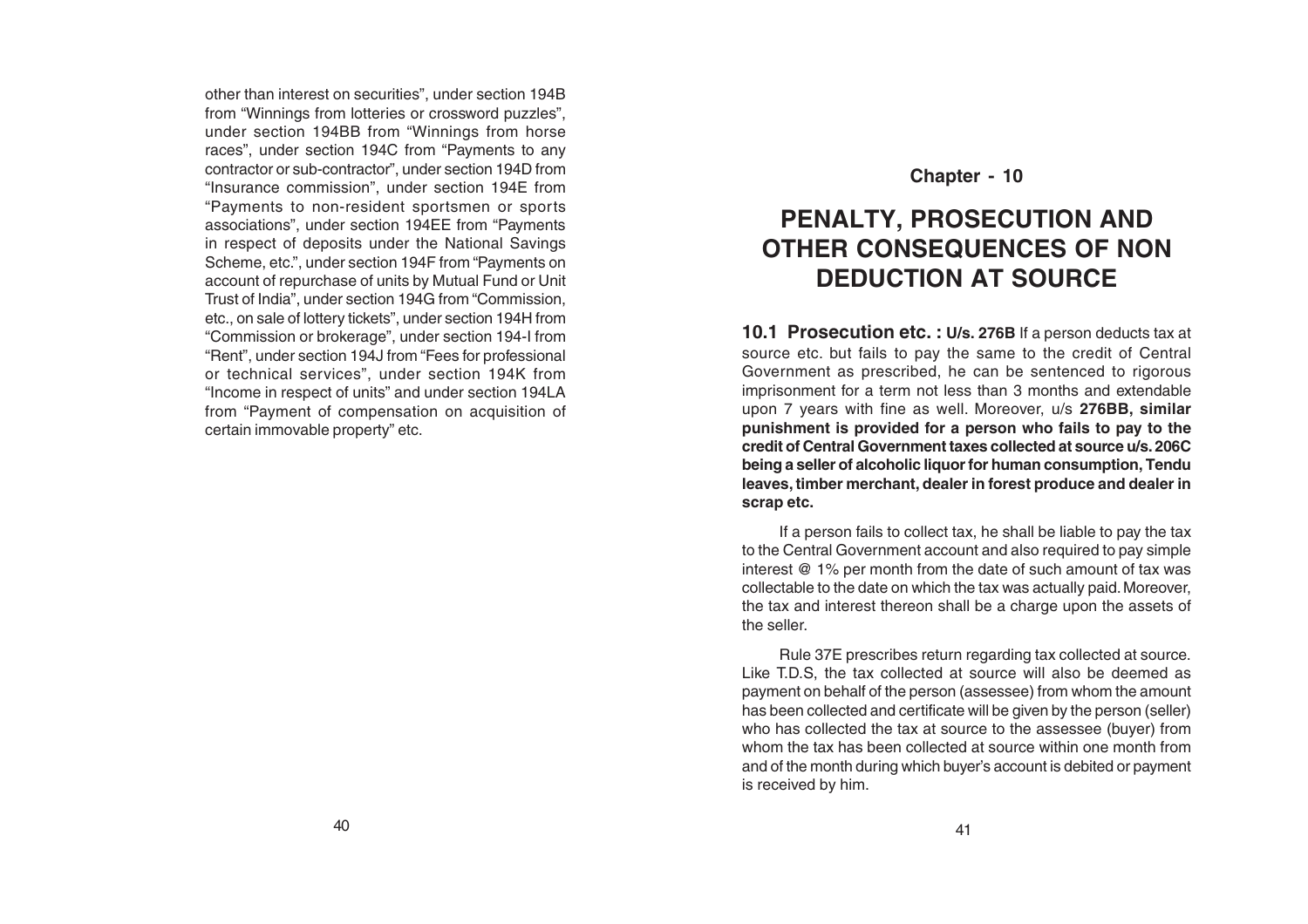A person collecting any amount under this provision is required to pay the same within 7 days from the last day of the month to the credit of Central Government after the same has been collected from the buyer.

**10.2 Penalty on Default :** In case a person fails to deduct tax at source or after deducting fails to pay the tax to the Central Government account as prescribed by the Income-tax Act, he may be deemed to be an assessee in default in respect of this tax. In case of a Company, the Principal Officer shall also be treated to be an assessee in default.

**10.3 Penalty : U/s. 221** of the Income-tax Act in such circumstances can be levied on such defaulter. Of course before levying any such penalty the defaulter will be given a reasonable opportunity of being heard and no penalty shall be charged, if such person/Principal Officer/Company satisfies the Assessing Officer that the failure to deduct the tax, or pay the same, was not without good and sufficient reason.

The penalty leviable shall not exceed the amount of tax in arrears i.e. Tax which was deductible at source as per prescribed rate of tax so deducted but not paid to the credit of Central Government Account.

If a person responsible for making TDS fails to deduct either whole or part of the tax required to be deducted under sections 192 to 195, or fails to furnish appropriate returns of TDS within prescribed time or fails to issue the TDS certificate to the person from whose income TDS is made within prescribed time, he will be liable to the following penalties :

| 10.4 Section | Nature of<br><b>Default</b>                                                                                                                  | <b>Minimum</b><br><b>Penalty</b>                                      | <b>Maximum</b><br><b>Penalty</b> |
|--------------|----------------------------------------------------------------------------------------------------------------------------------------------|-----------------------------------------------------------------------|----------------------------------|
| 271C         | Failure to deduct or<br>pay the whole or any<br>part of tax as required<br>by or under chapter<br>XVIIB or section 115-O<br>or section 194B. | Amount of tax which<br>such person has<br>failed to deduct or<br>pay. | $\star$                          |

| 272A(2)(C) | Failure to furnish<br>appropriate return of<br><b>TDS</b> within<br>prescribed time.                                                                                                            | Rs.100/- for every<br>day during which<br>default continues. | (the amount of<br>penalty shall<br>not exceed the<br>amount of tax<br>Deductible or<br>collectible<br>at source) |
|------------|-------------------------------------------------------------------------------------------------------------------------------------------------------------------------------------------------|--------------------------------------------------------------|------------------------------------------------------------------------------------------------------------------|
| 272A(2)(q) | Failure to issue the<br>TDS certificate to the<br>person from whose<br>income TDS is made<br>within prescribed time.                                                                            | -do-                                                         | -do-                                                                                                             |
| 272A(2)(K) | Failure to deliver the<br>statement $u/s$ 200(3)<br>or the proviso to<br>sub-section 3 of section<br>206C within prescribed<br>time (quarterly statement<br>of tax collection and<br>deduction) | -do-                                                         | -do-                                                                                                             |
| 272A(2)(L) | Failure to deliver the<br>statement u/s 206A(i)<br>within prescribed<br>time. (quarterly return in<br>respect of payment of<br>interest to residents without<br>deduction of tax)               | -do-                                                         | -do-                                                                                                             |

**10.5** U/s. 203A, every person making TDS shall obtain Tax Deduction Account No. (TAN) from his/her Assessing Officer by making an application in duplicate in Form No.49B within one month from the end of the month in which the tax is first deducted. Failure to comply with this provision entails penalty u/s. 272 BB of Rs.10,000.

In addition to the penalty, the failure to deduct the tax or failure to pay the same after deduction also invites payment of simple interest @ 12% per annum on the amount of such tax from the date it was deductible to the date on which it is actually paid (Sec.201(A)).

The tax which has not been paid after it has been deducted, alongwith the amount of simple interest thereon shall be a charge upon all the assets of the person/company who has failed to deduct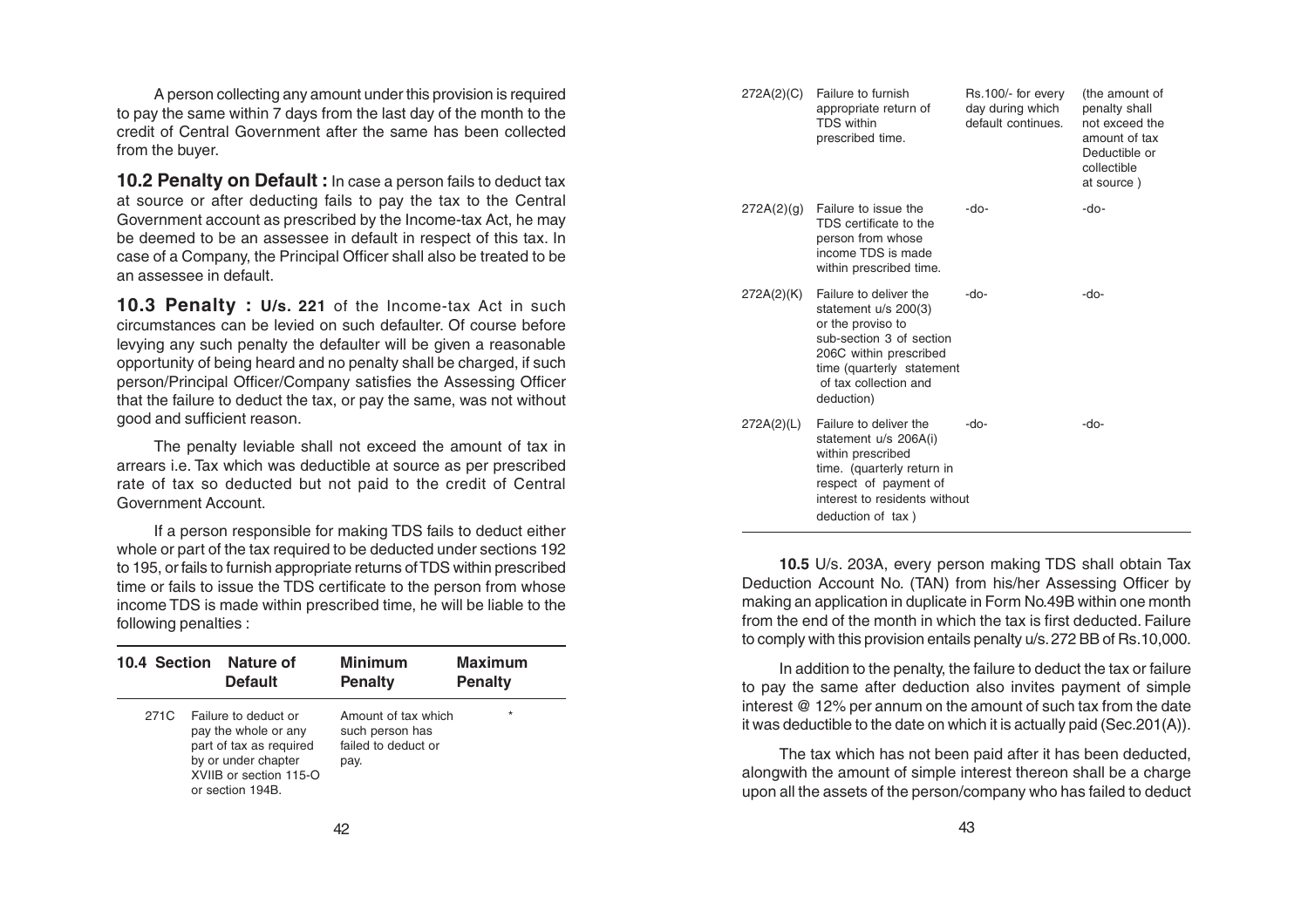or failed to pay the same to the credit of Central Government after deduction.

It has also been clarified that in addition to deduction at source the power to recover the taxes extends to any other mode of recovery provided under the Act. It means deduction at source is only one of the several modes of collection and recovery of taxes (Section 202).

#### **Other consequences of non deduction**

**10.6 Interest on borrowed capital :** In computing Business Income any expenditure laid out exclusively and wholly for the purposes of business or profession is allowed as a deduction against the profit and gain from business or profession. This may cover Royalties, technical fees or other sums.

Moreover, U/s.36(1)(iii) specific provision is made to allow deduction in computing the income, of the amount of interest paid in respect of capital borrowed for purposes of business or profession. This also includes recurring subscription paid periodically by shareholders or subscriber in Mutual benefit Societies.

10.7 Disallowance of deduction : But if such interest, royalty, technical fees or other sums are payable outside India and the assessee has failed to deduct tax on it under Chapter XVII-B, the assessee shall not be allowed to deduct such payment while computing his own income. However if such tax is deducted and paid in any subsequent year then, in that year while computing his income the assessee can claim deduction.

Further as per Sec.40(a)(i), any interest, royalty, commission or brokerage, fees for professional service or fees for technical services payable to a resident, or amounts payable to a contractor or sub-contractor, being resident for carrying out any work (including supply of labour for carrying out any work), on which tax is deductible at source and such tax has not been deducted or, after deduction, has not been paid during the previous year, or in the subsequent year before the expiry of the time prescribed under sub-section (1) of Section 200, shall not be allowed to deduct such payment while computing his own income.

**Provided** that where in respect of any such sum, tax has been deducted in any subsequent year or, has been deducted in the previous year but paid in any subsequent year after the expiry of the time prescribed under sub-section (1) of Section 200, such sum shall be allowed as a deduction in computing the income of the previous year in which such tax has been paid.

Similarly for computing income under the Head " other sources" u/s.56 and 57 - interest and salaries payable outside India shall be disallowed if tax at source has not been deducted  $(Sec.58(1)(a)(ii)(iii))$ . It may also be clarified that income of a nonresident by way of interest on notified securities or bonds including premium on redemption of bonds is not taxable. Same applies to interest income on Non-resident (External) account in any bank in India.

**10.8** The Finance Act, 2008 has introduced an amendment in Section 201(w.e.f. 1.6.2002) which clarifies that, in case any employer or a principal officer of a company

- (a) does not deduct,
- (b) or does not pay
- (c) or after so deducting fails to pay the whole or any part of the tax, then such person shall be deemed to be an assessee in default. Further penalty to be charged u/s. 221 shall not be levied by the assessing officer unless he is satisfied that such failure to deduct and pay tax was without good and sufficient reasons.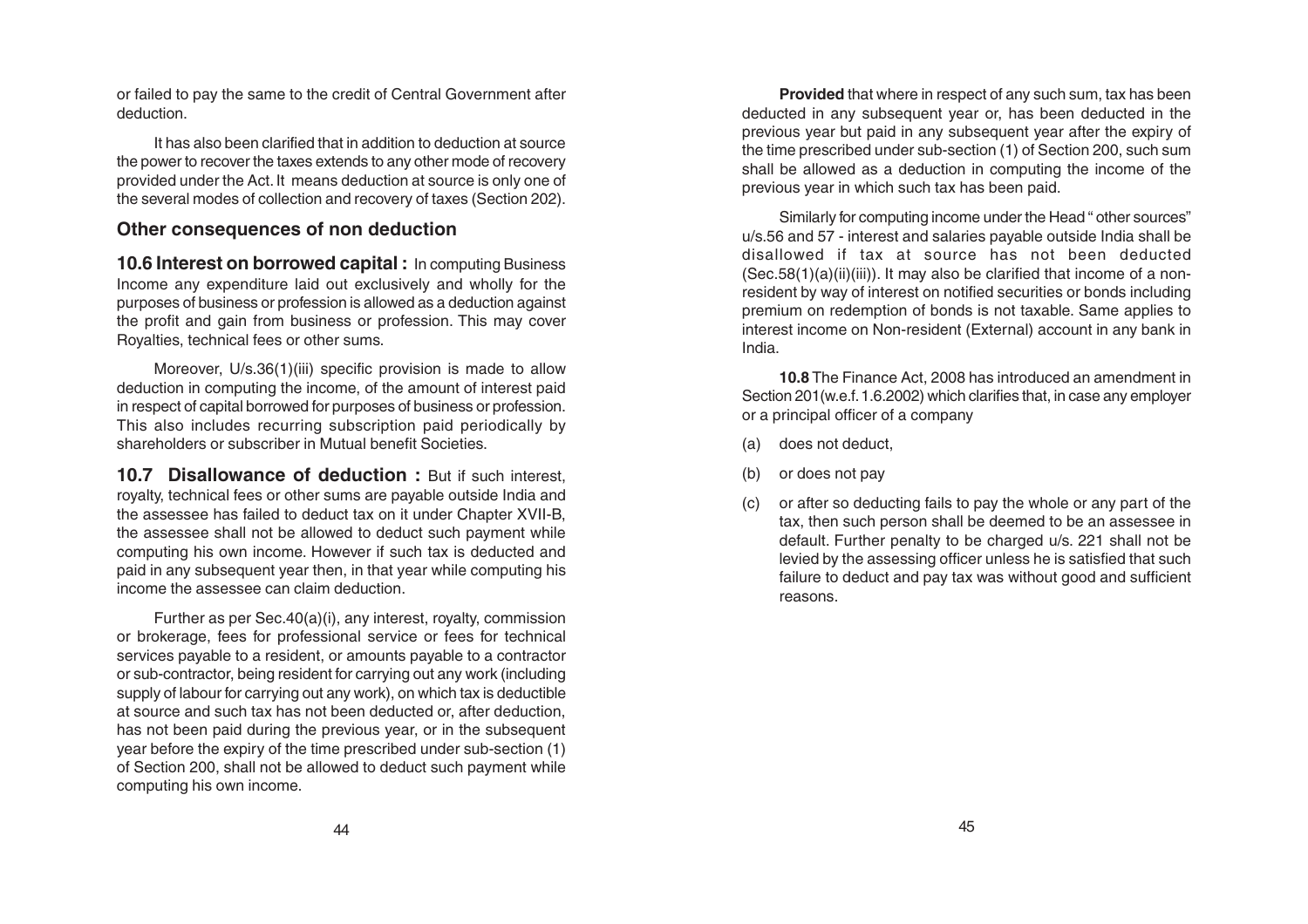# **e-TDS & QUARTERLY STATEMENTS OF TDS**

#### **11.1 Introduction**

e-TDS implies, filing of the TDS return in electronic media as per prescribed data structure in either a floppy or a CD ROM.

The aforesaid requirement is essentially a part of the process of automation of collection, compilation and processing of TDS returns. Preparation of returns in electronic forms or e-TDS will eventually be beneficial to the deductor, by cutting down the return preparation time, reducing the volume of documentation and thereby economizing the compliance cost. At the same time, it will also facilitate the Government in better co-relation of taxes deducted with the taxes finally deposited in the banks and credits of TDS claimed by the deductees.

#### **11.2 Statutory Requirement of Preparation of e-TDS**

As per proviso to section 206(2), w.e.f. 01/04/2005, a deductor is required to prepare the return of TDS in electronic form. The comprehensive scheme of e-TDS has been notified vide Notification No. S.O. 974 (E) dated 26/08/2003. The present statutory provisions mandate the Government and Corporate deductors to file the TDS returns in electronic form with the designated e-TDS Intermediary at any of the TIN facilitation centres. However, for the other deductors filing of e-TDS is optional.

#### **11.3 e-Administrator, e-Intermediary, TIN Facilitation Centres**

For the purpose of administering the scheme of e-TDS, the Central Board of Direct Taxes has appointed Director-General of Income-tax (Systems) as **the e-Filing Administrator**. The e-TDS return is mandatorily to be prepared in data format issued by the **e-Administrator**.

The e-Returns are to be submitted at Centres referred as TIN Facilitation Centres (or TIN FCs) which have been opened by National Security Depository Ltd. (NSDL) which has also been designated as **e-Intermediary.**

#### **11.4 Data Structure of e-TDS, Procedure for filing**

The e-TDS return has to be prepared in the data format issued by the e-Filing Administrator. This format/software is available on the website of the Income-tax Department at http:\\ www.incometaxindia.gov.in and that of NSDL at http:\\ www.tinnsdl.com

There is also a validation software which is available along with the data structure. This is required to be used to validate the data structure of the e-TDS return prepared. Each e-TDS return filed should also be accompanied by a control chart which should be in the newly prescribed **form 27A or 27B (for tax collection at source)** . The same has to be duly signed by the deductor and submitted alongwith e-TDS to the e-Intermediary. The following specific points must also be noted in filing of e-TDS returns.

- (a) Reformatted TAN : All deductors required to e-File TDS returns have to quote their reformatted Tax Deduction Account Number (TAN) in their respective TDS returns. Wherever, reformatted TANs have not been allotted, application in form 49B should be filed with NSDL for obtaining the same.
- (b) Each e-TDS return file should be in a separate CD or floppy and should not span across multiple floppies.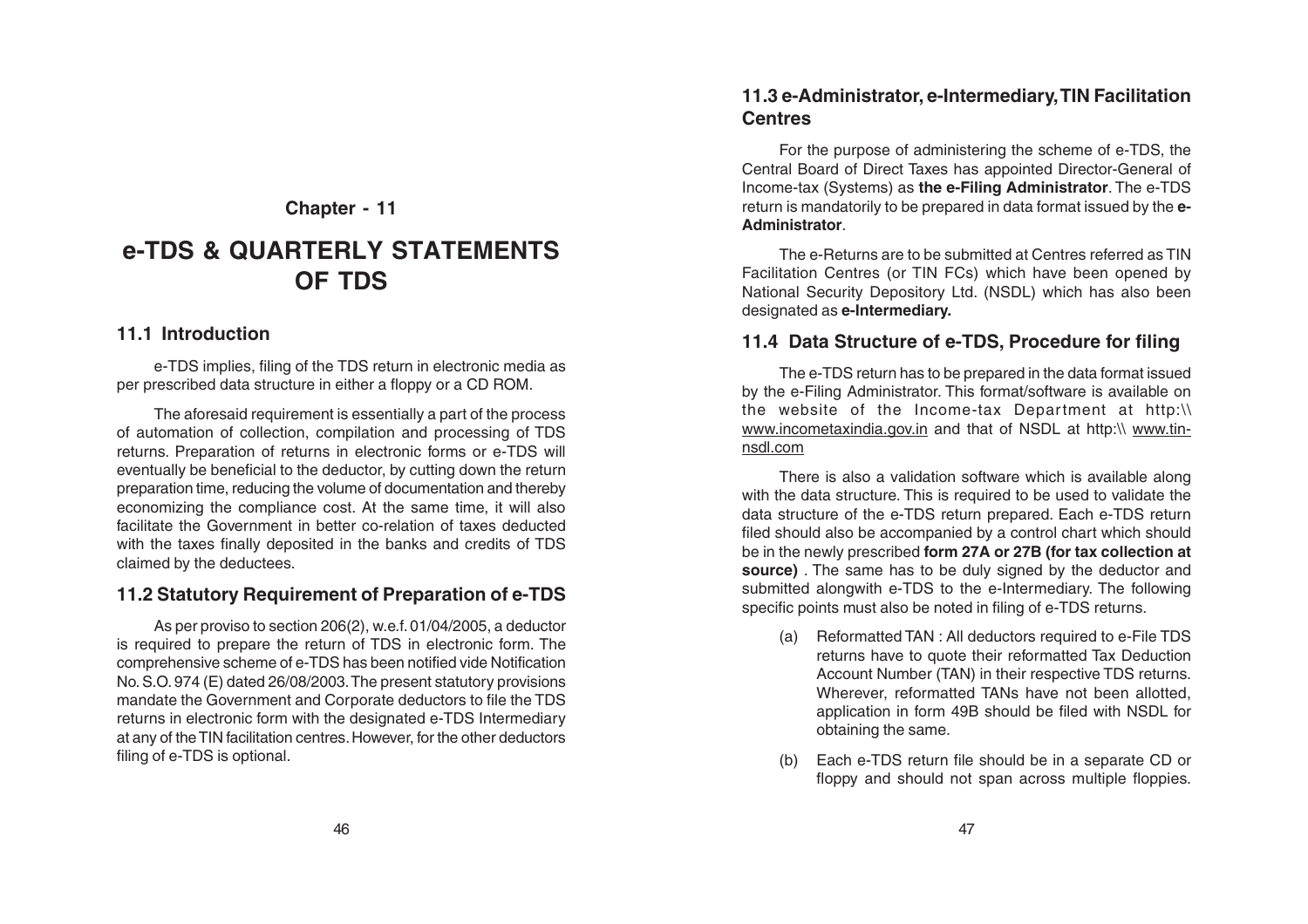Further, label must be affixed on each CD/floppy mentioning the name of the deductor, his stamp, form number and the period to which the return pertains.

- (c) There should not be any overwriting, striking on form 27 A or 27 B and if there is, then the same should be ratified by the authorized signatory. Further if any of the controlled totals mentioned in form No. 27A or 27B) (control chart) does not match with that in the e-TDS return, then such returns will not be accepted at the TIN Facilitation Centres.
- (d) While filing form no. 24Q and 26Q, deductor should furnish physical copies of certificates of no deduction or deduction at a lower rate of TDS, if any, received from the deductees.
- (e) No bank challan, copy of TDS certificate should be furnished alongwith e-TDS return filed.

The e-TDS prepared by the deductor has to be submitted at the TIN Facilitation Centres opened by NSDL which is the e-TDS Intermediary. The addresses of the TIN Facilitation Centres are available at websites of Income-tax Department http:\\ www.incometaxindia.gov.in and of NSDL at http:\\ www.tin-nsdl.com. It is also to be noted that quarterly TDS returns are also to be filed in Electronic file with e-TDS Intermediary.

#### **11.5 Checklist for Deductor**

After preparing the e-TDS return deductor should check the following to ensure that the e-TDS return is complete and is ready for furnishing to TIN-FC :

- e-TDS return is in conformity with the file format notified by ITD.
- Each e-TDS return (Form 24Q and 26Q) is furnished in a separate CD/floppy alongwith duly filled and signed Form 27A in physical form.
- Separate Form 27A or 27 B in physical form is furnished for each e-TDS return.
- Form 27A or 27 B duly filled and signed by an authorized signatory.
- Striking and overwriting, if any, on Form 27A or 27B ratified by the person who has signed the Form .
- More than one e-TDS return is not furnished in one CD/ floppy.
- More than one CD/floppy is not used for furnishing one e-TDS return.
- Label is affixed on CD/floppy containing details of deductor/collector like name of deductor/collector, TAN, Form no. and period to which return pertains.
- e-TDS return is compressed using Winzip 8.1 or ZipItFast 3.0 compression (or higher version) utility only.
- TAN quoted in e-TDS return and stated on Form 27A or 27 B (for tax collection at source) is same. Confirm new TAN by using search facility on ITD website .
- Carry copy of TAN allotment letter from ITD or screen print from ITD website as proof of TAN to avoid inconvenience at time of furnishing due to minor variation in way of transcribing the new TAN in e-TDS return.
- In case of Government deductors if TAN is not available at the time of furnishing return, application for TAN (Form 49B) should be made along with e-TDS return or copy of acknowledgement of TAN application to be submitted.
- Control totals, TAN and name mentioned in e-TDS return match with those mentioned on Form 27A or 27 B.
- In case of Form 24Q and 26Q, copies of certificates of no deduction of TDS and deduction of TDS at concessional rate, received from deductees are attached.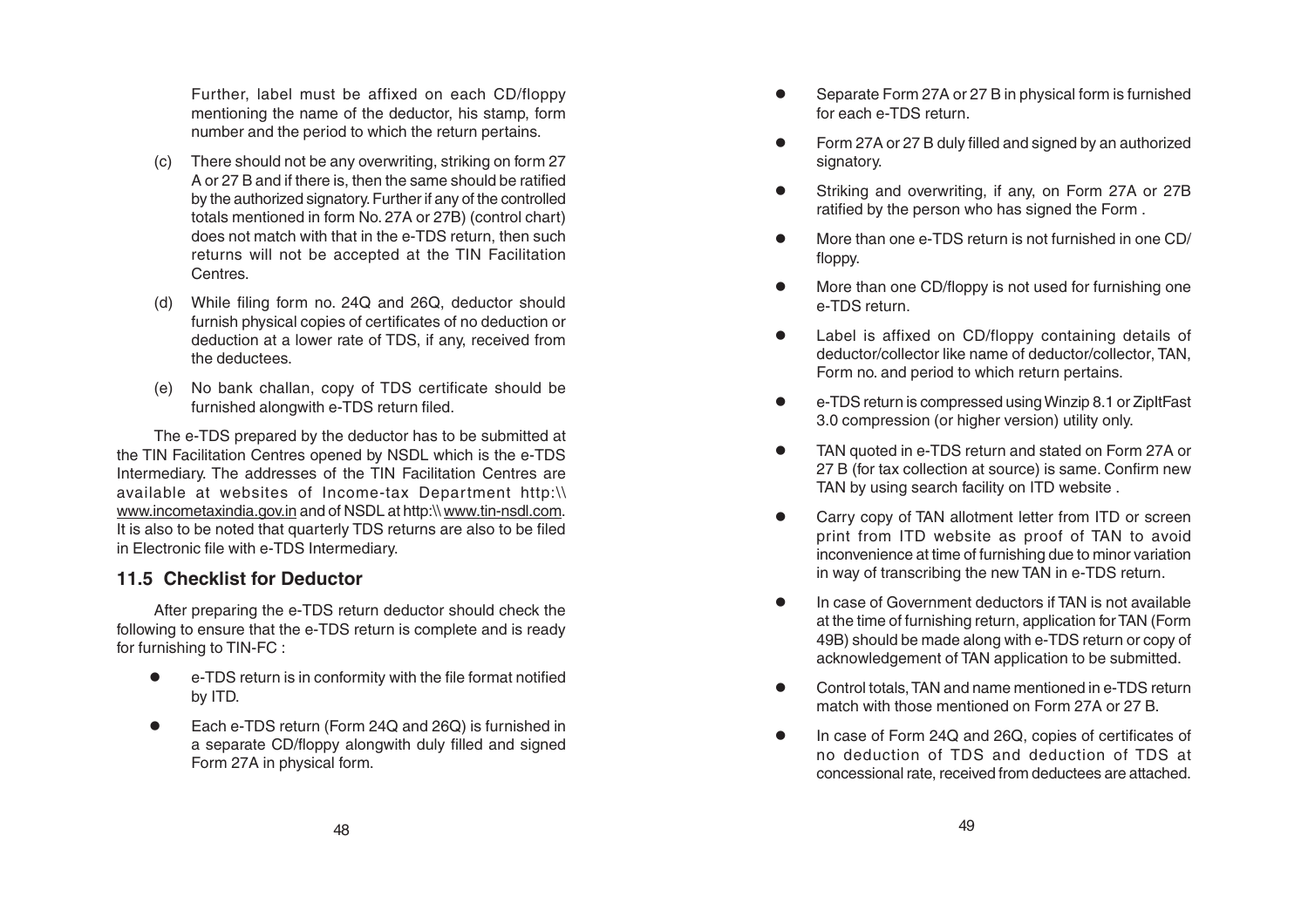- e-TDS return has been successfully passed through the **FVU.**
- CD/floppy furnished is virus free.

# **11.6 Quarterly Statements of TDS :**

The provisions of quarterly statements of TDS have been introduced in the statute vide section 200(3) w.e.f. 01/04/2005. Every person responsible for deducting tax is required to file quarterly statements of TDS for the quarter ending on  $30<sup>th</sup>$  June,  $30<sup>th</sup>$ September, 31<sup>st</sup> December, and 31<sup>st</sup> March in each Financial Year. This statement is to be prepared in Form No.26 Q (for TDS other than salaries),Form No.27 EQ ( for Tax collection at source) and 24Q( for salaries), 27Q(for payments other than salary to nonresidents) (relevant rule 31A and 31AA) and is to be delivered with prescribed income-tax authority or the person authorized by such authority on or before the 15<sup>th</sup> July, the 15<sup>th</sup> October and the 15<sup>th</sup> January in respect of the first 3 quarters of the Financial Year and on or before the 15<sup>th</sup> June following the last quarter of the Financial Year. However the statement of last quarter in Form 27EQ is to be furnished by 30<sup>th</sup> April.

With respect to the quarterly statements of TDS, the following points are noteworthy : -

- Every deductor is required to file the quarterly statement of TDS in form specified above for each quarter and as per the dates specified above.
- In case of every Government and Corporate deductor, the quarterly statements are to be delivered on computer readable media (3.5", 1.44 MB floppy diskette or CD-Rom of 650 MB capacity). The statement in computer readable media is to be prepared as per data structure provided by the e-filing Administrator(DGIT Systems) designated by the Board for purposes of e-TDS Scheme : 2003. Further, a declaration in Form 27A or 27B is also to be submitted in paper format.
- A person other than a Corporate or Government deductor may at his option deliver the quarterly statements in computer

readable media as specified above. However, it is not mandatory for him to do so. The scheme has been extended to certain other deductors vide notification 238/2007 dt. 30.8.2007 of CBDT(as discussed at para 8.4 of this booklet).

- The quarterly statements are to be furnished in accordance with the provisions of rule 31A and rule 31AA.
- It is mandatory for the deductor to quote TAN and PAN in the quarterly statements. However, where the deduction has been made by or on behalf of the Government, PAN shall not be required to be quoted in the quarterly statement.
- In the quarterly statements, the deductor is also required to quote the Permanent Account Number (PAN) of all persons in respect of whom Income-tax has been deducted. However, PAN of those persons is not required to be quoted who are specified under second proviso to sub section 5B to section 139A. These persons include those who are not required to obtain PAN under any provisions of this Act or those whose total income is not chargeable to Income-tax.
- The deductor is also required to furnish the particulars of tax paid to the Central Government in the quarterly statements.

# **11.7 Frequently Asked Questions**

#### **1. What is e-TDS Return?**

e-TDS return is a TDS return prepared in form No.24Q, 26Q, 27EQ or 27Q in electronic media as per prescribed data structure in either a floppy or a CD ROM. The floppy or CD ROM prepared should be accompanied by a signed verification in Form No.27A or 27B.

# **2. Who is required to file e-TDS return?**

As per Section 206 of Income Tax Act all corporate and government deductors are compulsorily required to file their TDS return on electronic media (i.e. e-TDS returns). However for other Deductors, filing of e-TDS return is optional.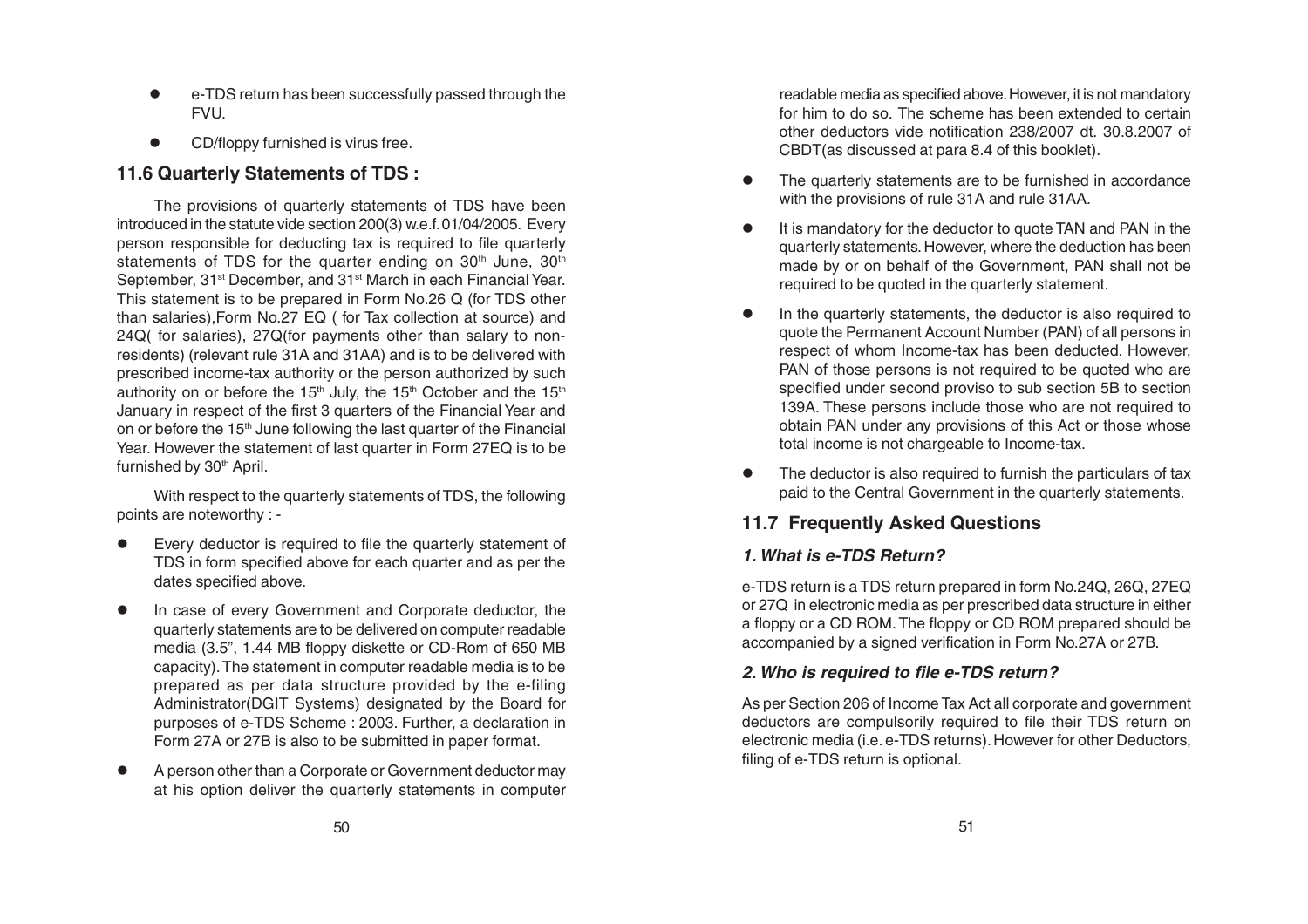#### **3. Under what provision the e-TDS return should be filed?**

An e-TDS return should be filed under Section 206 of the Income Tax Act in accordance with the scheme dated 26.8.03 for electronic filing of TDS return notified by the CBDT for this purpose. CBDT Circular No.8 dated 19.9.03 may also be referred.

#### **4. What are the forms to be used for filing annual/ quarterly TDS/TCS returns?**

Following are the returns for TDS and TCS and their periodicity:

| Form No.                    | <b>Particulars</b>                                                                                                                    | <b>Periodicity</b> |
|-----------------------------|---------------------------------------------------------------------------------------------------------------------------------------|--------------------|
| Form 24                     | Annual return of "Salaries" under<br>Section 206 of Income Tax Act, 1961                                                              | Annual             |
| Form 26                     | Annual return of deduction of tax under<br>section 206 of Income Tax Act, 1961 in<br>respect of all payments other than<br>"Salaries" | Annual             |
| Form 24Q                    | Quarterly statement for tax deducted<br>at source from "Salaries"                                                                     | Quarterly          |
| Form $260$                  | Quarterly statement of tax deducted at<br>source in respect of all payments other<br>than "Salaries"                                  | Quarterly          |
| Form 27FO                   | Quarterly statement of tax collection<br>at source                                                                                    | Quarterly          |
| Form $270$                  | Quarterly statement of deduction of<br>tax from interest, dividend or any other<br>sum (other than salary) payable to non-residents   | Quarterly          |
| <b>Form 27 A</b><br>and 27B | Forms for furnishing information<br>with the statement of deduction /<br>collection of tax at source filed on<br>computer media       | Quarterly          |

# **11.8 Who is the e-Filing Administrator?**

The CBDT has appointed the Director General of Income-

tax(Systems) as e- Filing Administrator for the purpose of the Electronic Filing of Returns of Tax Deducted at Source Scheme,2003.

# **11.9 Who is an e-TDS Intermediary?**

CBDT has appointed National Securities Depository Ltd., Mumbai as e-TDS Intermediary.

# **11.10 How will the e-TDS returns be prepared?**

e-TDS return has to be prepared in the data format issued by e-Filing Administrator. This is available on the websites of Income tax Department at i.e. <u>http://www.incometaxindia.gov.in</u> and of NSDL at http://www.tin-nsdl.com/. There is a validation software available along with the data structure which should be used to validate the data structure of the e-TDS return prepared. The e-TDS return should have following features:

- Each e-TDS return file (Form 24, 26 or 27Q or 27EQ) should be in a separate CD/floppy.
- Each e-TDS return file should be accompanied by a duly filled and signed (by an authorised signatory) Form 27A/27B in physical form.
- Each e-TDS return file should be in one CD/floppy. It should not span across multiple floppies.
- In case the size of an e-TDS return file exceeds the capacity of one floppy, it should be furnished on a CD.
- In case the e-TDS return file is in a compressed form, it should be compressed using Winzip 8.1 or ZipItFast 3.0 compression utility only to ensure quick and smooth acceptance of the file
- Label should not be affixed on each CD/floppy mentioning name of the deductor, his TAN, Form no. (24, 26 ) and period to which the return pertains.
- There should not be any overwriting / striking on Form 27A/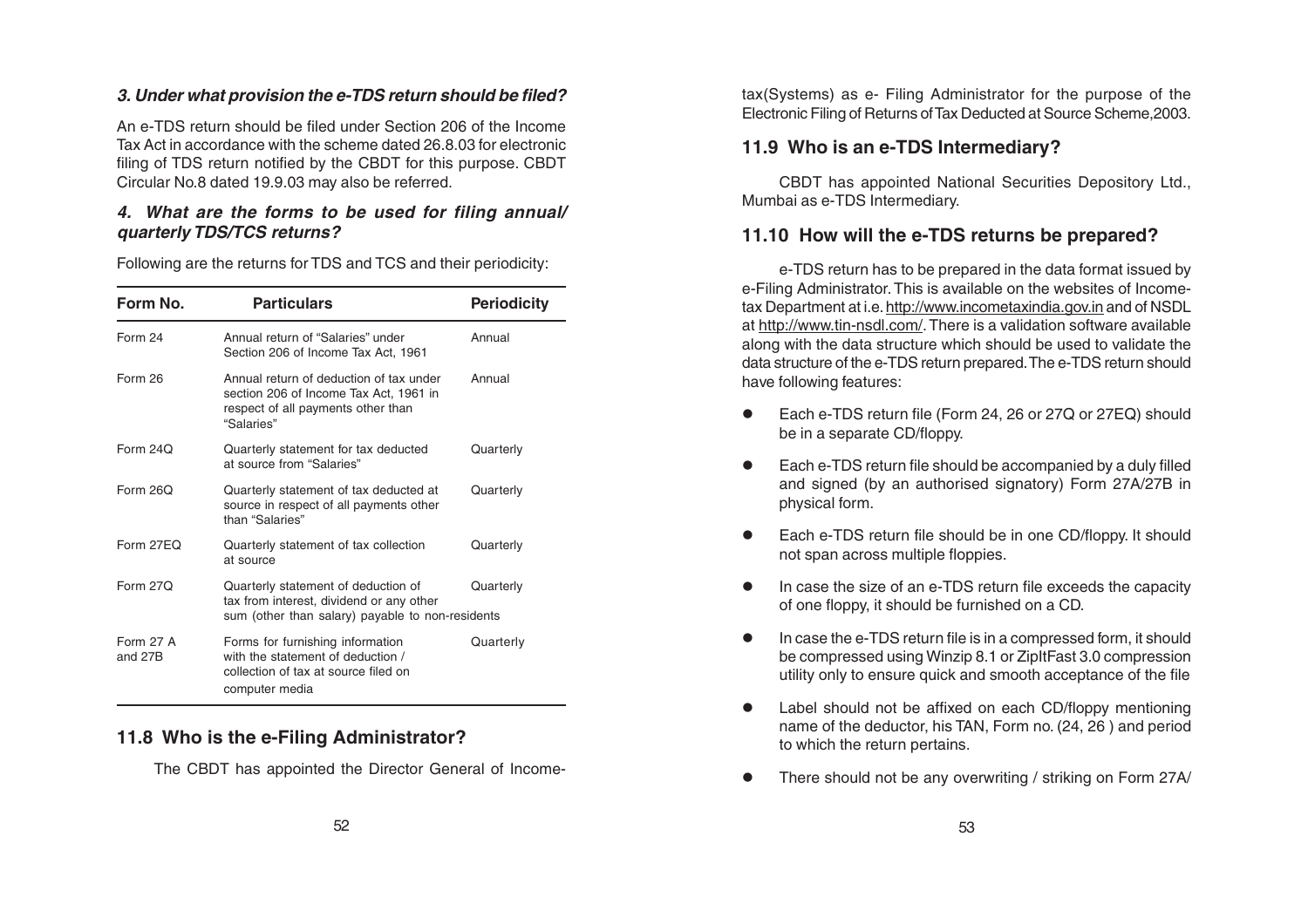27B. If there is any, then the same should be ratified by an authorised signatory.

- No bank challan, copy of TDS certificate should be furnished alongwith e-TDS return file.
- In case of Form 26 a deductor need not furnish physical copies of certificates of no deduction or lower deduction of TDS received from deductees.
- In case of Form 24 deductor should furnish physical copies of certificates of 'no deduction or deduction of TDS at lower rate', if any, received from deductees.
- e-TDS return file should contain TAN of the deductor without which the return will not be accepted.
- CD/floppy should be virus free.
- In case any of these requirements are not met the e-TDS return will not be accepted at TIN- FCs.

# **11.11 Can more than one e-TDS return of the same Deductor be prepared in one CD/floppy?**

No, separate CD/floppy should be used for each return.

#### **11.12 Where can the e-TDS return be filed?**

e-TDS returns can be filed at any of the TIN-FC opened by the e-TDS Intermediary for this purpose. Addresses of these TIN-FCs are available at the website on <u>http://www.incometaxindia.gov.in</u> or at www.tin-nsdl.com

# **11.13 What are the basic details that should be included in the e-TDS return?**

Following information must be included in the e-TDS return for successful acceptance. If any of these essential details is missing, the returns will not be accepted at the TIN - Facilitation Centres -

- Correct Tax deduction Account Number (TAN) of the Deductor is clearly mentioned in Form No.27A/27B as also in the e-TDS return, as required by sub-section (2) of section 203A of the Income-tax Act.
- The particulars relating to deposit of tax deducted at source in the bank are correctly and properly filled in the table at item No.6 of Form No.24 or item No.4 of Form No.26, as the case may be.
- The data structure of the e-TDS return is as per the structure prescribed by the e-Filing Administrator.
- The Control Chart in Form 27A/27B is duly filled in all columns and verified and is enclosed in paper form with the e-TDS return on computer media.
- The Control totals of the amount paid and the tax deducted at source as mentioned at item No.4 of Form No.27A tally with the corresponding totals in the e-TDS return in Form No. 24 or Form No. 26 or Form No.27, as the case may be.

# **11.14 What happens if any of the control totals mentioned in Form 27A does not match with that in the e-TDS return?**

In such a case the e-TDS return will not be accepted at the TIN Facilitation Centre.

# **11.15 What happens in a situation where a deductor does not have TAN or has a TAN in old format?**

The Deductor will have to file an application in Form 49B at the TIN Facilitation Centre along with application fee (Rs. 50/-) for **TAN** 

### **11.16 Whether any charges are to be paid to the e-TDS Intermediary?**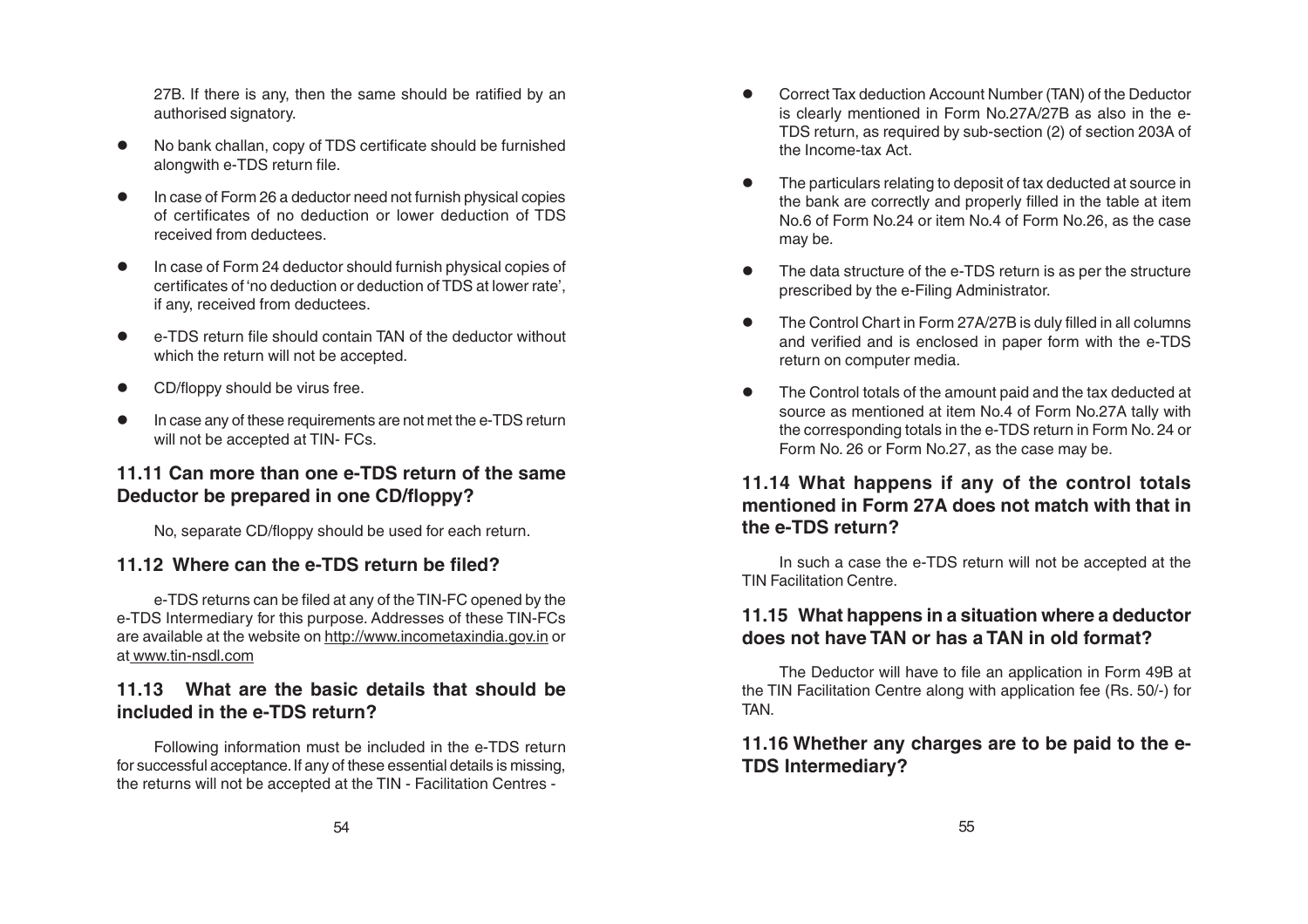The assessee is to pay following charges as upload charges at the time of filing of e-TDS return to M/s NSDL.

#### **Category of e-TDS return**

#### **Upload charges**

Returns having up to 100 deductees records

Rs.25/-

Returns having 101 to 1000 deductees records

Rs. 150/-

Returns having more than 1000 deductees records

Rs.500/-

Tax as applicable will also be paid by the deductor.

# **11.17 How to find address of the office where e-TDS return can be filed?**

Addresses of the TIN FCs are available on <u>www.incometaxindia.gov.in</u> or at <u>www.tin-nsdl.com.</u>.

# **11.18 What are the due dates for filing quarterly TDS Returns?**

The due dates for filing quarterly TDS returns, both electronic and paper are as under:

| Quarter             | Due date   | Due date for 27Q |
|---------------------|------------|------------------|
| April to June       | July 15    | 14 July          |
| July to September   | October 15 | 14 October       |
| October to December | January 15 | 14 January       |
| January to March    | June 15    | 14 June          |

# **11.19 E-TDS returns have been made mandatory for Government deductors. How do I know whether I am a Government deductor or not?**

All Drawing and Disbursing Officers of Central and State Governments come under the category of Government deductors.

# **11.20 Whether the particulars of the whole year or of the relevant quarter are to be filled in Annexures I and II of Form 24Q?**

- In Annexure I, only the actual figures for the relevant quarter are to be reported.
- In Annexure II, estimated/actual particulars for the whole financial year are to be given. However, Annexure II is optional in the return for the 1st, 2nd and 3rd quarters but in the quarterly statement for the last quarter, it is mandatory to furnish Annexure II giving actual particulars for the whole financial year.

**11.21 In Form 24Q, should the particulars of even those employees be given whose income is below the threshold limit or in whose case, the income after giving deductions for savings etc. is below the threshold limit?**

- Particulars of only those employees are to be reported from the 1st quarter onwards in Form 24Q in whose case the estimated income for the whole year is above the threshold limit.
- In case the estimated income for the whole year of an employee after allowing deduction for various savings like PPF, GPF, NSC etc. comes below the taxable limit, his particulars need not be included in Form 24Q.
- In case due to some reason estimated annual income of an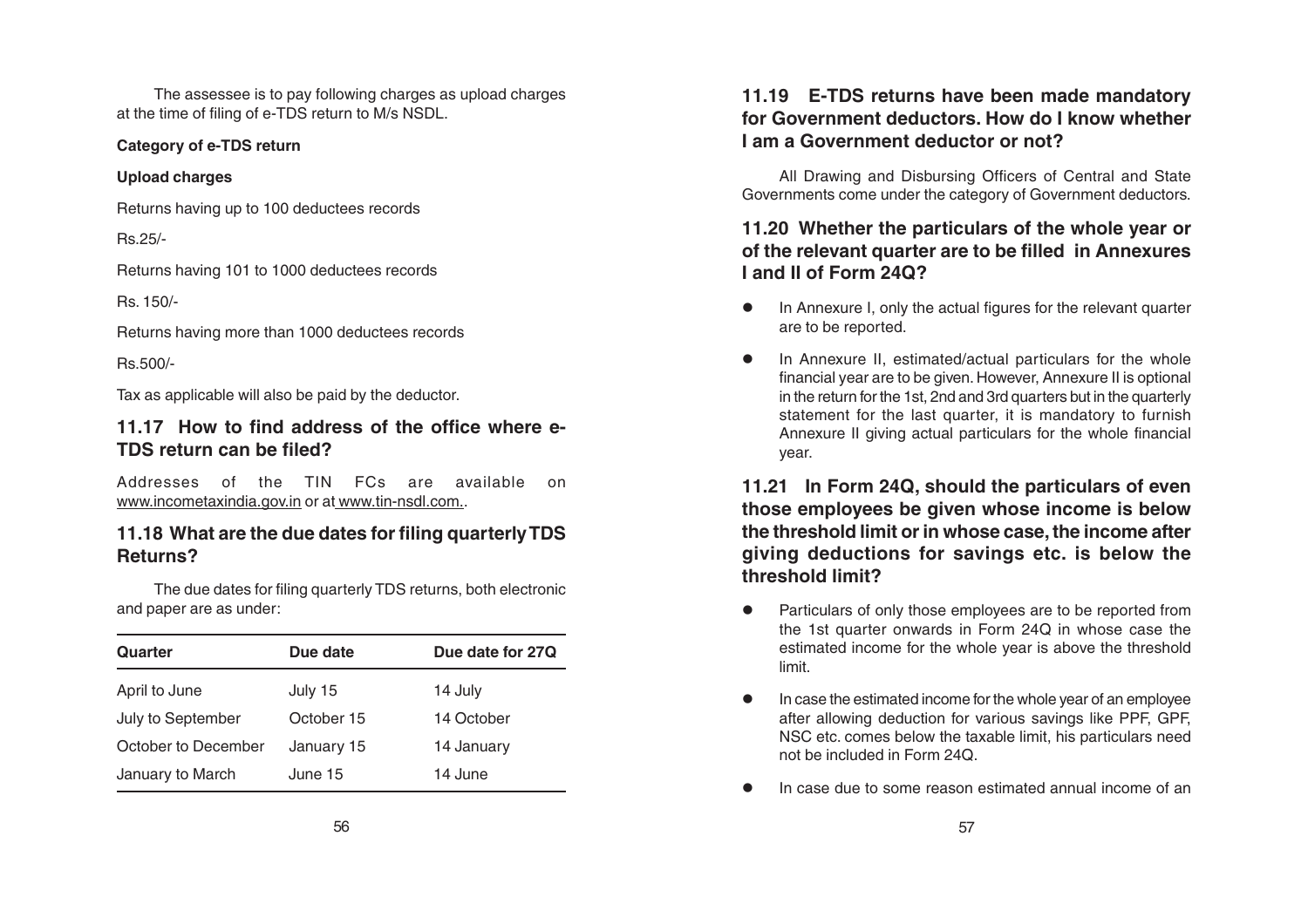employee exceeds the exemption limit during the course of the year, tax should be deducted in that quarter and his particulars reported in Form 24Q from that quarter onwards.

# **11.22 How are the particulars of those employees who are with the employer for a part of the year to be shown in Form 24Q?**

- Where an employee has worked with a deductor for part of the financial year only, the deductor should deduct tax at source from his salary and report the same in the quarterly Form 24Q of the respective quarter(s) up to the date of employment with him. Further, while submitting Form 24Q for the last quarter, the deductor should include particulars of that employee in Annexures II & III irrespective of the fact that the employee was not under his employment on the last day of the year.
- Similarly, where an employee joins employment with as deductor during the course of the financial year, his TDS particulars should be reported by the current deductor in Form 24Q of the relevant quarter. Further, while submitting Form 24Q for the last quarter, the deductor should include particulars of TDS of such employee for the actual period of employment under him in Annexures II .

# **11.23 Form 24Q shows a column which requires explanation for lower deduction of tax. How can a DDO assess it? Please clarify.**

Certificate for lower deduction or no deduction of tax from salary is given by the Assessing Officer on the basis of an application made by the deductee. In cases where the Assessing Officer has issued such a certificate to an employee, deductor has to only mention whether no tax has been deducted or tax has been deducted at lower rate on the basis of such a certificate.

# **11.24 Can I file Form 26Q separately for contractors, professionals, interest etc.?**

No, A single Form 26Q with separate annexures for each type of payment has to be filed for all payments made to residents.

# **11.25 From which financial year will the Annual Statement under Sec. 203AA (Form No.26AS) be issued?**

The annual statement (Form No 26AS) will be issued for all tax deducted and tax collected at source from F.Y. 2008-09 onwards after the expiry of the financial year.

# **11.26 How will the PAN wise ledger account be created by the intermediary i.e. NSDL in respect of payment of TDS made by deductors in Banks.**

The PAN wise ledger account will be created after matching the information in the TDS/TCS returns filed by the deductor/ collector and the details of tax deposited in banks coming through OLTAS.

# **11.27 What essential information will be required to be given in the quarterly statement to enable accurate generation of PAN wise ledger account?**

The accuracy of PAN wise ledger account will depend on:-

- Correct quoting of TAN by the deductor.
- Correct quoting of PAN of deductor
- Correct and complete quoting of PAN of deductee.
- Correct quoting of CIN ( challan identification number) wherever payment is made by challan.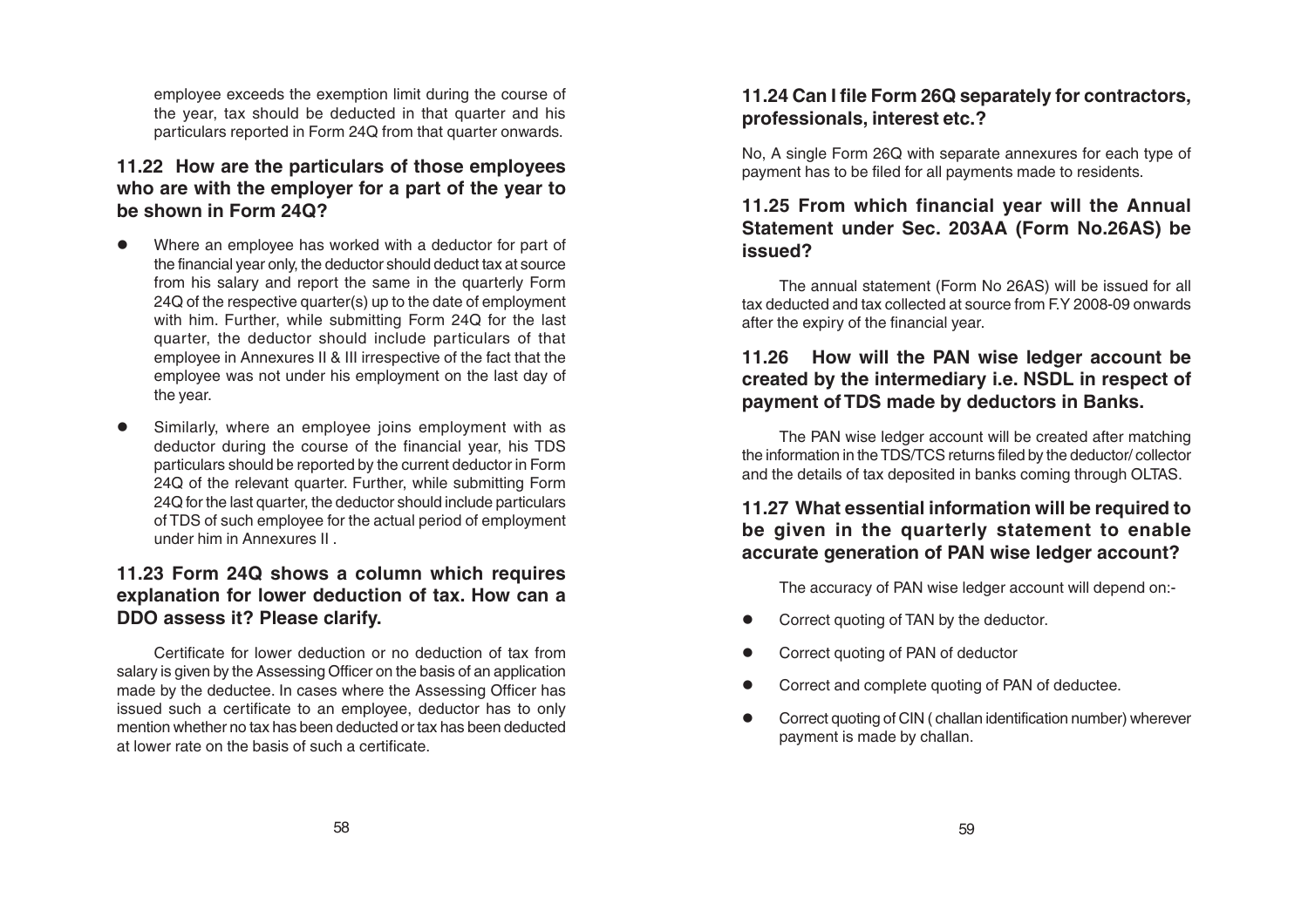**11.28 Will a deductee be able to view his ledger account on TIN website?**

Yes.

# **11.29 If a deductee finds discrepancy in his PAN ledger account, what is the mechanism available for correction?**

The details regarding the help required for filing of e-TDS are available on the following two websites:

- http://www.incometaxindia.gov.in/
- http://www.tin-nsdl.com/

The TIN Facilitation Centers of the NSDL at over 270 cities are also available for all related help in the e-filing of the TDS returns.

### **11.30 Whether the e-TDS can be filed online?**

Yes, e-TDS return can be filed online under digital signature.

# **11.31 Will the Paper TDS data be available online on TIN database?**

Yes, the Paper TDS data will also be available in TIN database after the digitalization of the Paper TDS return by the e-intermediary.

# **11.32 I do not know the Bank branch code of the branch in which I deposited tax. Can I leave this field blank?**

Bank Branch code or BSR code is a 7 digit code allotted to banks by RBI. This is different from the branch code which is used for bank drafts etc. This no. is given in the OLTAS challan or can be obtained from the bank branch or from http://www.tin-nsdl.com/. It is mandatory to quote BST code both in challan details and deductee details. Hence, this field cannot be left blank. Government deductors transfer tax by book entry, in which case the BSR code can be left blank.

# **11.33 What should I mention in the field "paid by book entry or otherwise" in deduction details?**

If payment to the parties (on which TDS has been deducted) has been made actually i.e. by cash, cheque, demand draft or any other acceptable mode, then "otherwise" has to be mentioned in the specified field. But if payment has not been actually made and merely a provision has been made on the last date of the accounting year, then the option "Paid by Book Entry" has to be selected.

# **11.34 What is the "Upload File" in the new File Validation Utility?**

Earlier the "Input file" of the File Validation Utility (FVU) had to be filed with TIN FC. Now "Upload File" which has some additional information such as the version no. of FVU has to be filed with TIN FC. This is a file which is generated by the FVU after the return /file prepared by the Return Preparation Utility (RPU) is validated using the FYU.

# **11.35 By whom should the control chart Form 27A be signed?**

Form 27A is the summary of the TDS return. It has to be signed by the same person who is authorized to sign the TDS return in paper format.

# **11.36 What are the Control Totals appearing in the Error / response File generated by validating the text file through File Validation Utility (FVU) of NSDL?**

The Control Totals in Error response File are generated only when a valid file is generated. Otherwise, the file shows the kind of errors. The control totals are as under: